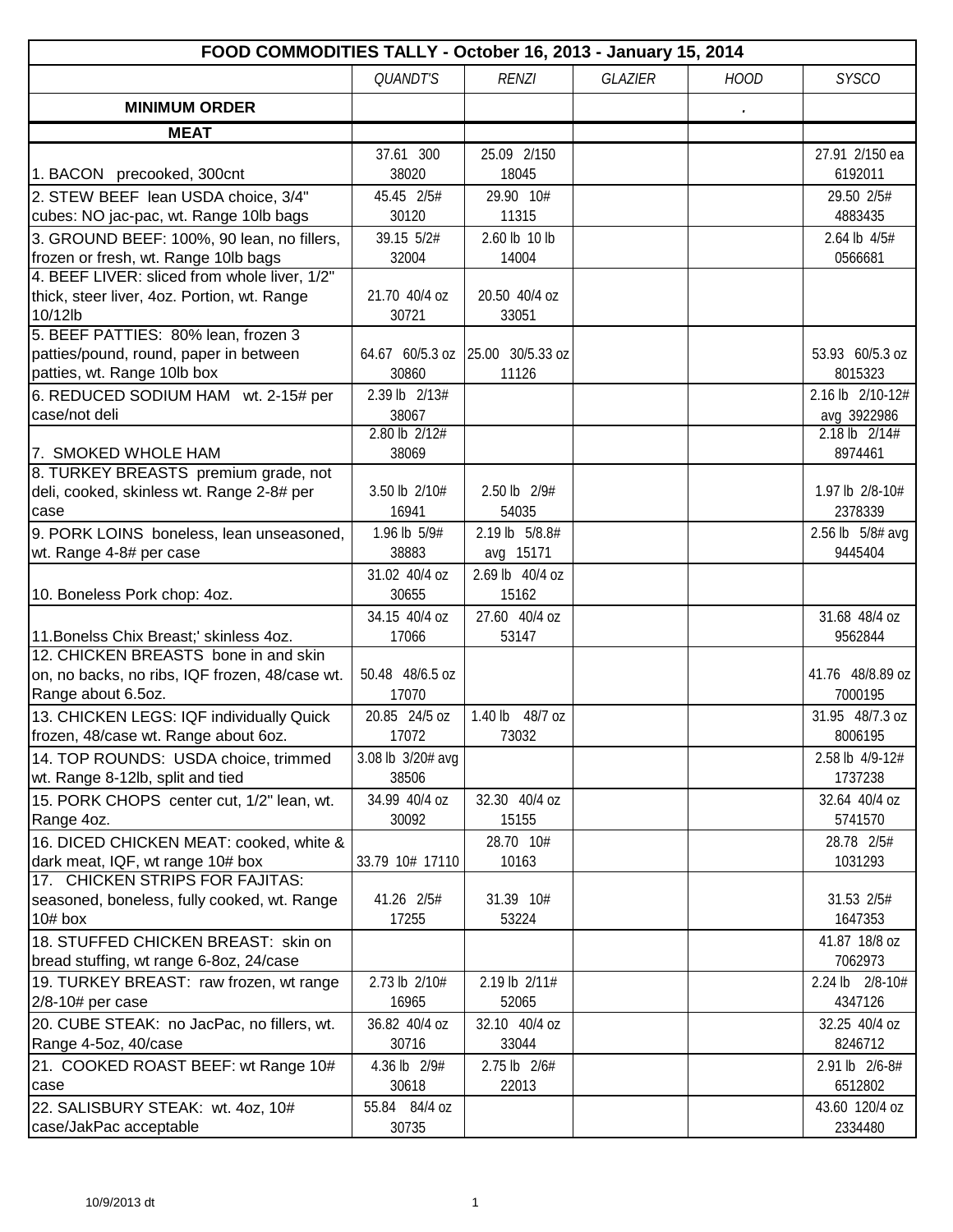|                                                | QUANDT'S                 | <b>RENZI</b>           | <b>GLAZIER</b> | <b>HOOD</b> | <b>SYSCO</b>              |
|------------------------------------------------|--------------------------|------------------------|----------------|-------------|---------------------------|
|                                                |                          |                        |                |             | 23.08 2/5#                |
| 23. ITALIAN SAUSAGE LINKS: wt. 4oz.            | 37.51 2/6# 38771         |                        |                |             | 1968130                   |
| 24. PORK BREAKFAST SAUSAGE LINKS,              | 27.19 160/1 oz           | 19.50 10#              |                |             | 18.27 1/10 #              |
| cooked 1oz.                                    | 30449                    | 45545                  |                |             | 1488493                   |
|                                                | 32.41 2/5#               | 26.85 27/6 oz          |                |             | 45.32 48/6 oz             |
| 25. BONELESS CHICKEN BREAST                    | 17067                    | 73129                  |                |             | 9562885                   |
|                                                | 43.83 36/4 oz            | 39.00 36/4 oz          |                |             | 38.75 36/4 oz             |
| 26. CHICKEN CORDON BLEU                        | 17229                    | 55186                  |                |             | 1624329                   |
| 27. PRECOOKED SLICED MEATLOAF<br><b>DELUXE</b> | 39.50 75/3.2 oz<br>30709 |                        |                |             | 41.25 120/4 oz<br>6772883 |
|                                                |                          |                        |                |             |                           |
| 28. GROUND TURKEY                              | 26.14 2/10#<br>17033     | 1.59 lb 2/10#<br>52200 |                |             | 13.71 4/5#<br>7268279     |
|                                                | 34.15 2/5#               | 21.00 4/5#             |                |             | 10.57 2/5#                |
| 29. TURKEY DOGS - 10 lb package                | 17066                    | 23099                  |                |             | 9822453                   |
| 30. GROUND BEEF - 80/20 frozen - 10 lb         | 2.20 lb 8/10# avg        | 2.25 lb 8/10#          |                |             | 2.45 lb 8/10# avg         |
| package                                        | 38579                    | 14005                  |                |             | 2524320                   |
| 31. GROUND BEEF - 80/20 - fresh - 5 lb         | 2.62 lb $5#$             | 2.59 lb 2/5#           |                |             | 2.23 lb 4/5# avg          |
| package                                        | 38565                    | 11310                  |                |             | 0566709                   |
| <b>FROZEN MEAT</b>                             |                          |                        |                |             |                           |
|                                                | 48.24 75/3.2 oz          | 29.75 60/3.2 oz        |                |             | 26.15 53/3 oz             |
| 1. PORK BBQ RIBETTES: cooked, 100/case         | 30711                    | 33023                  |                |             | 7154263                   |
| 2. BREADED VEAL PATTY with CHEESE:             |                          | 29.00 40/4 oz          |                |             | 32.78 40/4.5 oz           |
| 40/case                                        |                          | 33041                  |                |             | 1899848                   |
|                                                | 66.50 4/63 oz            | 52.29 4/5#             |                |             | 49.84 4/5 lb              |
| 3. STUFFED PEPPERS W/SAUCE: 48/case            | 14463                    | 35161                  |                |             | 2517001                   |
|                                                | 83.66 4/12 ct            |                        |                |             | 61.29 $4/5.7$ #           |
| 4. STUFFED CABBAGE W/SAUCE: 48/case            | 14460                    |                        |                |             | 8156978                   |
| 5. BREADED FISH : uncooked 32/cse              | 41.51 32/5oz             |                        |                |             | 37.43 10#                 |
| comparable to Pier 17                          | 19395                    |                        |                |             | 6788681                   |
| 6. BREADED FISH COOKED 48/CASE                 | 47.90 40/4 oz<br>19440   | 20.20 53/3 oz<br>42082 |                |             | 19.74 10 lb<br>6085167    |
|                                                | 32.39 40/4 oz            |                        |                |             |                           |
| 7. UNBREADED VEAL PATTY: 40Z.                  | 30717                    |                        |                |             |                           |
|                                                | 32.22 60/2.7 oz          | 24.09 60/2.7 oz        |                |             | 24.14 60/2.75 oz          |
| 8. FROZEN MANICOTTI: 60/case 3oz.              | 16077                    | 35243                  |                |             | 1042878                   |
| 9. FROZEN STUFFED SHELLS: 20z.,                | 37.59 96/2 oz            | 36.00 120/2 oz         |                |             | 28.93 96/2 oz             |
| 120/case                                       | 16079                    | 35249                  |                |             | 1948512                   |
|                                                | 26.63 10#                |                        |                |             | 40.62 25#                 |
| 10. PEPPERONI: sliced, 10# case                | 29942                    |                        |                |             | 1752062                   |
|                                                | 23.89 2/5#               |                        |                |             | 17.58 2/5#                |
| 11. ITALIAN SAUSAGE CUBES: cooked              | 29938                    |                        |                |             | 8131443                   |
| 12. BREADED CHICKEN PATTY: 30Z., oven          | 27.24 60/3.53 oz         | 11.39 52/3.1 oz        |                |             | 11.49 52/3.1 oz           |
| ready, white meat                              | 17138                    | 55057                  |                |             | 6482749                   |
|                                                |                          |                        |                |             | 55.29 40#                 |
| 13. ITALIAN MEATBALLS: 10# BOX                 | 26.11 2/5# 29941         |                        |                |             | 4288577                   |
| 14. CUBED PORK                                 | 23.11 2/5#               |                        |                |             | 23.08 10#                 |
|                                                | 30549<br>37.57 10# 17017 | 36.90 2/5#             |                |             | 1534262<br>39.89 10#      |
| 15. PULLED TURKEY                              | white                    | 52031                  |                |             | 7497217                   |
|                                                | 16.11 10# 30500          | 15.00 2/5#             |                |             | 20.09 10#                 |
| 16. HOT DOGS                                   | meat 8-1                 | 22063                  |                |             | 1073485                   |
|                                                |                          |                        |                |             |                           |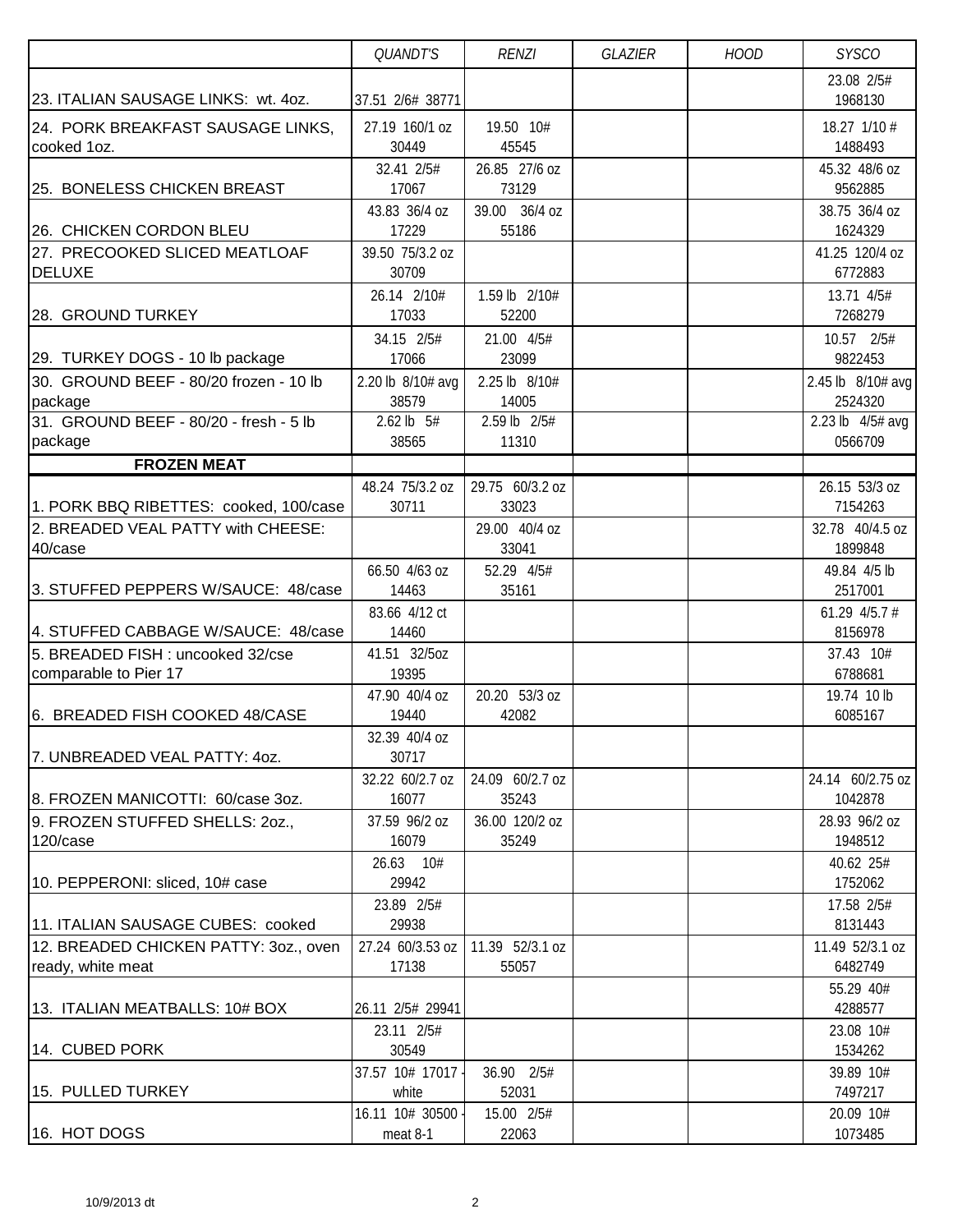|                                  | QUANDT'S                 | <b>RENZI</b>                | GLAZIER | <b>HOOD</b> | <b>SYSCO</b>                |
|----------------------------------|--------------------------|-----------------------------|---------|-------------|-----------------------------|
|                                  | 4.01 lb 30# avg          | 3.90 1/30#                  |         |             | 4.02 lb 30# avg             |
| 17. BABY BACK RIBS               | 38189 - danish           | 17113                       |         |             | 1496728                     |
|                                  | 31.90 107/1.5 oz         |                             |         |             | 24.09 160/1 oz              |
| 18. BREAKFAST TURKEY SAUSAGE     | 30505                    |                             |         |             | 5393236                     |
|                                  | 42.61 40/4 oz            | 78.80 4/10#                 |         |             | 78.98 4/10#                 |
| 19. UNBREADED FISH FILLETS 4 oz  | 19450                    | 10439                       |         |             | 8085698<br>17.67 10#        |
| 20. BREAKFAST SAUSAGE PATTIES    | 29.10 160/1 oz<br>30489  | 17.50 10#<br>37020          |         |             | 7131907                     |
|                                  | 19.44 160/1 oz           |                             |         |             | 19.35 10#                   |
| 21. FISH NUGGETS 1 oz            | 19403                    |                             |         |             | 2124709                     |
| 22. POLLOCK POTATO CRUNCH NUGGET |                          | 35.00 160/1 oz              |         |             |                             |
| 1 oz                             |                          | 42100                       |         |             |                             |
|                                  | 14.56 6/5#               | 15.10 6/5#                  |         |             | 18.86 6/5#                  |
| 23. TATOR TOT 1 oz               | 12155                    | 34035                       |         |             | 0013553                     |
| 24. HASHBROWN 2.25 oz            | 22.69 6/3.5#<br>12227    | 21.00 6/3.5#<br>34398       |         |             | 16.07 6/3.5#<br>0393678     |
|                                  | 15.05 12/12              | 13.50 144/1.2 oz            |         |             | 10.15 144/1.2oz             |
| 25. PANCAKES - BUTTERMILK 1.2 oz | 13270                    | 46033                       |         |             | 0669200                     |
|                                  |                          | 2.25 lb 2/5#                |         |             | 22.83 2/5#                  |
| 26. DICED TURKEY                 |                          | 10161                       |         |             | 3054848                     |
|                                  | 24.67 53/3 oz            |                             |         |             | 19.97 10#                   |
| 27. BREADED FISH FILLETS 4 oz    | 19401                    |                             |         |             | 1900737                     |
|                                  |                          | 36.00 60/5 oz               |         |             | 36.18 60/5 oz               |
| 28. 5" ROUND PIZZA - individual  |                          | 80067                       |         |             | 1740216                     |
| <b>FISH</b>                      | 58.21 6/66.5 oz          | 56.00 6/66.5 oz             |         |             | 61.61 6/66.5 oz             |
| 1. TUNA FISH: 4# can             | 3099                     | 64025                       |         |             | 2742831                     |
|                                  | 59.85 24/12 oz           |                             |         |             | 49.99 24/12 oz              |
| 2. TUNA FISH: 12 oz can          | 3092                     |                             |         |             | 8524357                     |
| <b>EGGS</b>                      |                          |                             |         |             |                             |
|                                  |                          | 49.00 25#                   |         |             | 24.74 2/10#                 |
| 1. PEELED HARD COOKED: 20#       | 20.56 10# 38294          | 28108                       |         |             | 5826500                     |
| 2. PASTEURIZED EGGS: 15/2#       | 52.67 15/2#<br>38300     | 36.50 15/2#<br>27022        |         |             | 45.96 15/2#<br>6580932      |
|                                  | 34.38 200/1 oz           |                             |         |             | 30.35 200/1 oz              |
| 3. EGG PATTIES - frozen          | 10078                    |                             |         |             | 9546797                     |
| <b>PASTA</b>                     |                          |                             |         |             |                             |
|                                  | 12.89 10/2#              | 11.59 20#                   |         |             | 11.79 20#                   |
| 1. SPAGHETTI                     | 6746                     | 84072                       |         |             | 8836647                     |
|                                  | 12.89 10/2#              | 11.59 20#                   |         |             | 11.50 20#                   |
| 2. ELBOW MACARONI                | 6747                     | 84073                       |         |             | 8644375                     |
| 3. ZITI                          | 23.78 2/10#<br>6720      | 11.59 20#<br>84074          |         |             | 11.72 20#<br>0819439        |
|                                  | 28.22 2/10#              |                             |         |             | 20.22 2/10#                 |
| 4. SPIRALS: tricolored           | 6896                     | 8.20 10# 84096              |         |             | 4862819                     |
|                                  |                          | 11.49 25#                   |         |             | 11.41 25#                   |
| 5. RICE: par boil                | 14.38 25# 4987           | 66014                       |         |             | 7905441                     |
|                                  | 19.57 12/1#              | 14.50 12/1#                 |         |             | 12.56 10#                   |
| 6. LASAGNA NOODLES               | 6722                     | 76879                       |         |             | 4933164                     |
|                                  | 9.56 10/1#               |                             |         |             | 9.20 10#                    |
| 7. EGG NOODLES                   | 6739<br>20.66 300/.65 oz | 8.75 10# 84082<br>17.15 300 |         |             | 0469104<br>14.00 220/.58 oz |
| 8. FROZEN RAVIOLI                | 16095                    | 86212                       |         |             | 1314822                     |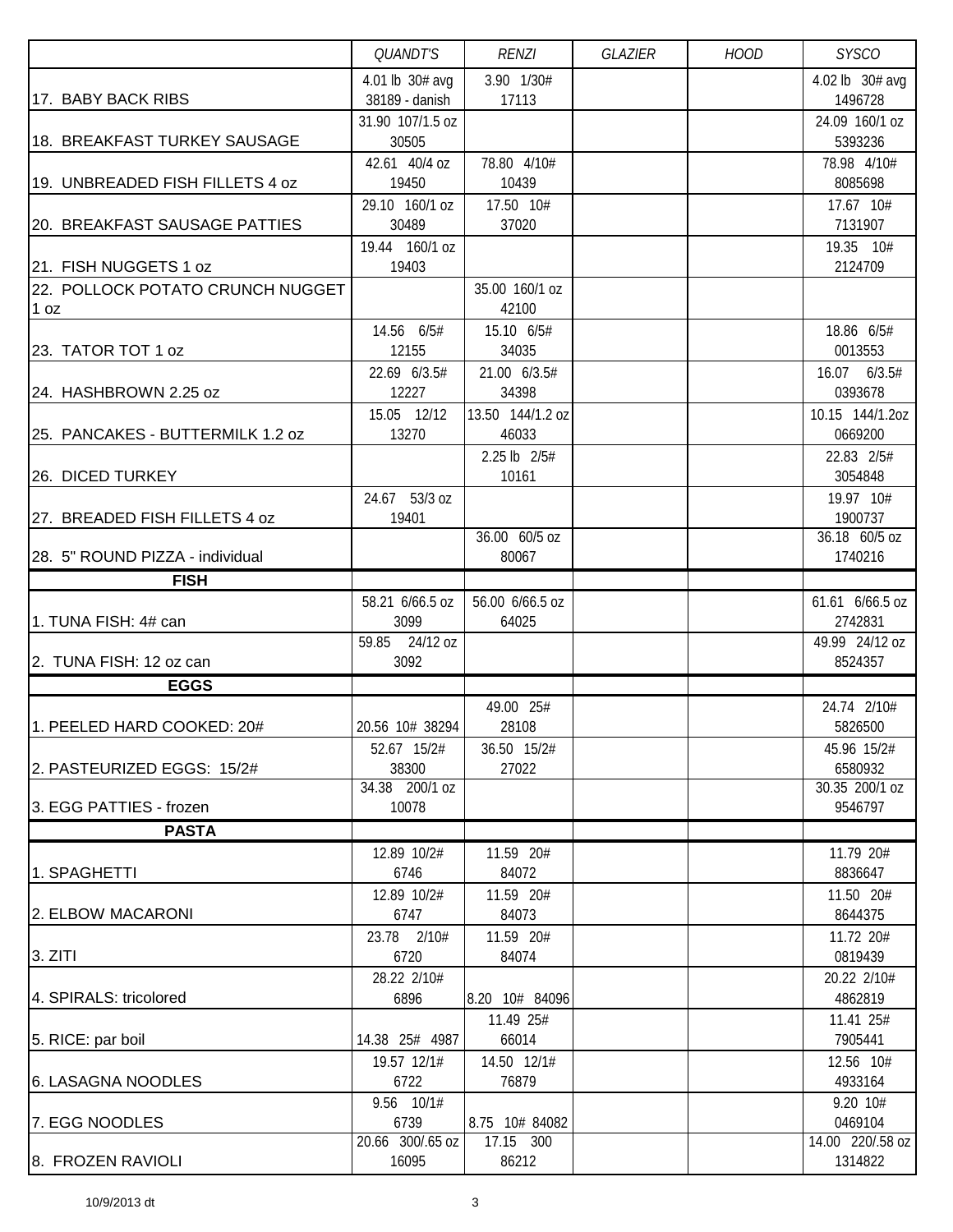|                                | QUANDT'S                        | <b>RENZI</b>                 | <b>GLAZIER</b> | <b>HOOD</b> | <b>SYSCO</b>              |
|--------------------------------|---------------------------------|------------------------------|----------------|-------------|---------------------------|
| <b>BAKING PRODUCTS</b>         |                                 |                              |                |             |                           |
| 1. FLOUR                       | 19.14 2/25#<br>6539             | 7.89 25#<br>10881            |                |             | 16.33 2/25#<br>8379270    |
|                                | 18.55 50#                       | 20.05 50#                    |                |             | 25.31 50#                 |
| 2. SUGAR, GRANULATED           | 4610                            | 68395                        |                |             | 4782694                   |
|                                |                                 | 34.95 25#                    |                |             | 27.82 50#                 |
| 3. SUGAR, CONFECTIONERY        | 22.49 50# 4608                  | 67007                        |                |             | 1854918                   |
| 4. SUGAR, BROWN                | 21.67 50# 4603                  | 34.95 50#<br>67009           |                |             | 32.97 50#<br>1854926      |
|                                |                                 | 34.95 50#                    |                |             | 36.06 50#                 |
| 5. SHORTENING                  | 38.92 50# 7200                  | 77001                        |                |             | 4132007                   |
|                                | 38.45 6/gal                     | 35.95 6/gal                  |                |             | 37.45 6/gal               |
| 6. VEGETABLE OIL               | 7268                            | 30088                        |                |             | 5633003                   |
| 7. CORN STARCH                 | 19.47 24/1#<br>5206             | 17.25 24/1#<br>91369         |                |             | 18.22 24/1#<br>4032991    |
|                                | 16.13 12/2#                     | 18.09 24/1#                  |                |             | 11.67 12/24 oz            |
| 8. BAKING SODA                 | 4440                            | 68058                        |                |             | 4950598                   |
|                                |                                 |                              |                |             | 45.66 6/5#                |
| 9. BAKING POWDER               | 37.97 6/5# 4451 5.25 5# 68064   |                              |                |             | 5517701                   |
| 10. COCONUT: unsweetened       |                                 | 17.35 10#<br>10189           |                |             | 17.23 5/2#<br>4510921     |
|                                | 46.41 25#                       | 43.75 25#                    |                |             | 45.33 25#                 |
| 11. SEMI-SWEET CHOCOLATE CHIPS | 4468                            | 92210                        |                |             | 5335732                   |
|                                |                                 | 160.00 30#                   |                |             | 38.54 3/2#                |
| 12. WALNUTS                    | 44.53 5# 4819                   | 10790                        |                |             | 4645404                   |
| 13. PEANUT BUTTER              | 39.01 6/5# 4124                 | 39.50 6/5#<br>92542          |                |             | 45.21 6/5#<br>4009189     |
|                                | 38.33 12/1.75#                  | 36.00 12/1.75#               |                |             | 54.39 6/48 oz             |
| 14. CHIX STUFFING MIX          | 5045                            | 65049                        |                |             | 1958016                   |
|                                |                                 |                              |                |             | 45.57 6/5#                |
| 15. BRAN MUFFIN MIX            | 55.37 6/5# 6464                 |                              |                |             | 4044020                   |
|                                | 18.24 2000                      |                              |                |             |                           |
| 16. SALT SUBSTITUTE            | 4665                            |                              |                |             |                           |
| 17. PEANUT BUTTER CHIPS        | 58.46 25# 4466                  |                              |                |             |                           |
| <b>INDIVIDUAL CEREALS</b>      |                                 |                              |                |             |                           |
|                                |                                 |                              |                |             | 20.68 84/1 oz             |
| 1. CHEERIOS - Individual       |                                 | 19.22 84 6582 18.25 96 84160 |                |             | 7001082                   |
| 2. CORN FLAKES - Individual    |                                 | 19.22 84 6563 17.80 96 85005 |                |             | 20.62 84/1 oz<br>2430259  |
|                                |                                 |                              |                |             | 21.41 84/1 oz             |
| I3. RAISIN BRAN - Individual   | 19.22 84                        | 6565 18.95 96 84033          |                |             | 7001080                   |
|                                |                                 | 25.95 96                     |                |             | 25.86 96/5/8 oz           |
| 4. SPECIAL K - Individual      | 26.67 96<br>6588                | 84026                        |                |             | 4044699                   |
|                                |                                 | 18.25 96                     |                |             | 20.68 84/1 oz             |
| 5. RICE CRISPIES - Individual  | 19.22 84 6583<br>43.03 12/28 oz | 84062<br>21.45 12/28 oz      |                |             | 7001085<br>21.29 12/28 oz |
| 6. CREAM OF WHEAT - Bulk       | 6650                            | 85523                        |                |             | 8562639                   |
|                                | 27.42 12/42 oz                  | 24.19 12/42 oz               |                |             | 24.10 12/42 oz            |
| 7. OATMEAL - Individual        | 6646                            | 85522                        |                |             | 8562621                   |
|                                |                                 |                              |                |             | 27.94 70/1.2 oz           |
| 8. SHREDDED WHEAT - Individual | 34.89 70 6326                   |                              |                |             | 6199269                   |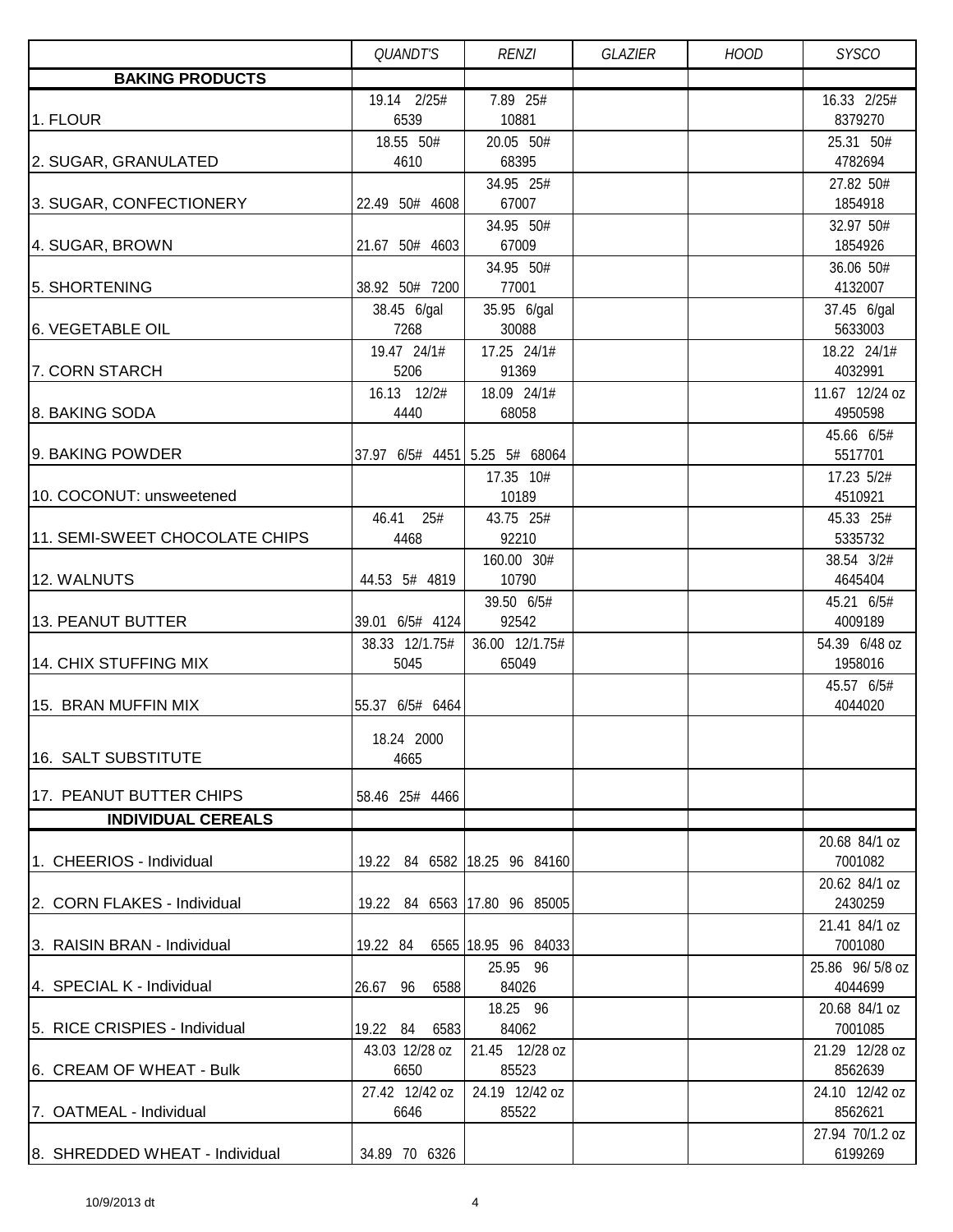|                                                                       | QUANDT'S                      | <b>RENZI</b>                 | <b>GLAZIER</b> | <b>HOOD</b> | <b>SYSCO</b>                   |
|-----------------------------------------------------------------------|-------------------------------|------------------------------|----------------|-------------|--------------------------------|
|                                                                       |                               |                              |                |             |                                |
| 9. SHREDDED WHEAT - Bulk                                              |                               |                              |                |             |                                |
| 10. CREAM OF WHEAT - Individual                                       |                               |                              |                |             |                                |
| 11. BRAN FLAKES - Individual                                          |                               | 35.42 70 6322 17.80 96 84040 |                |             | 21.46 84/1 oz<br>7001093       |
| <b>DESSERT MIXES</b>                                                  |                               |                              |                |             |                                |
|                                                                       |                               | 59.00 6/5#                   |                |             |                                |
| 1. BANANA NUT MUFFIN MIX                                              |                               | 28008                        |                |             |                                |
| 2. BLUEBERRY MUFFIN MIX                                               | 31.13 6/5# 6415               | 27.00 6/5#<br>28424          |                |             | 62.58 6/78 oz<br>4664504       |
|                                                                       |                               | 26.00 6/5#                   |                |             | 31.99 6/5#                     |
| 3. BASIC MUFFIN MIX                                                   | 29.69 6/5# 6414               | 28418                        |                |             | 4947958                        |
|                                                                       |                               | 23.90 6/5#                   |                |             | 23.95 6/5#                     |
| 4. BROWNIE MIX                                                        | 34.14 6/6# 6505               | 28420                        |                |             | 9031584                        |
| 5. ANGELFOOD CAKE                                                     | 51.34 12/16 oz<br>6301        |                              |                |             | 37.80 12/16 oz<br>4045621      |
|                                                                       | 31.56 6/5#                    |                              |                |             |                                |
| 6. SPICE CAKE MIX                                                     | 6450                          |                              |                |             |                                |
|                                                                       |                               |                              |                |             | 2/11# 50.73 choc               |
|                                                                       | 62.31 2/10#                   |                              |                |             | fudge 4158929 /                |
| 7. READY TO SPREAD ICING: MUST BE<br>SHELF STABLE CHOCOLATE & VANILLA | van 6497 / 57.99              |                              |                |             | 50.63 vanilla                  |
|                                                                       | choc 6496<br>$6/5#$ 30.44 yel | 6/5# 23.95 yel               |                |             | 4046124                        |
|                                                                       | 6744 / 33.72 choc             | 28423 / 21.25 wh             |                |             | 6/5# 20.87 yel<br>6530406 & wh |
|                                                                       | 6442 / 33.56 wh               | 28426 / 21.25                |                |             | 6530422 / 23.79                |
| 8. CAKE MIXES: Yellow/White/Chocolate                                 | 6755                          | choc 28427                   |                |             | devils food 6530372            |
|                                                                       |                               |                              |                |             |                                |
| 9. CARROT CAKE MIX                                                    |                               |                              |                |             | 6/16 oz 22.70                  |
| 10. DIABETIC CAKE MIXES:                                              | 24.93 6/16 oz                 |                              |                |             | Van:6094528 / 22.58            |
| Yellow/White/Chocolate                                                | W:6045 / C:6046               |                              |                |             | Choc:6094536                   |
|                                                                       |                               |                              |                |             | 57.11 6/5#                     |
| 11. SMOOTH SPREAD ICING (add water)                                   |                               |                              |                |             | 4046116                        |
| 12. EGG CUSTARD - No Bake                                             |                               |                              |                |             | 58.79 6/24 oz<br>5586086       |
|                                                                       |                               |                              |                |             | 63.93 6/4#                     |
| 13. CHEESECAKE                                                        |                               |                              |                |             | 1678481                        |
|                                                                       | 31.41 6/5#                    |                              |                |             | 25.37 6/5#                     |
| 14. GINGERBREAD MIX                                                   | 6446                          |                              |                |             | 8946451                        |
| 15. CORN MUFFIN MIX                                                   | 28.79 6/5# 6413               | 20.69 6/5#<br>28418          |                |             | 20.71 6/5#<br>4906459          |
| <b>COOKING PRODUCTS</b>                                               |                               |                              |                |             |                                |
|                                                                       |                               | 51.00 12/1#                  |                |             | 59.15 12/1 lb                  |
| 1. BEEF SOUP BASE LOW SODIUM                                          | 41.71 6/1# 8780               | 57716                        |                |             | 2995439                        |
|                                                                       |                               | 42.00 12/1#                  |                |             | 41.28 12/12 oz                 |
| 2. CHICKEN SOUP BASE LOW SODIUM                                       | 41.71 6/1# 8782               | 57715                        |                |             | 5199039                        |
| 3. SOY SAUCE LOW SODIUM                                               | 38.14 6/.5 gal<br>1561        | 49.00 5 gal<br>91541         |                |             | 37.54 6/.5 gal<br>4897641      |
|                                                                       |                               | 35.00 8/1#                   |                |             | 20.11 6/11.3 oz                |
| 4. PORK GRAVY MIX                                                     | 34.19 8/1# 7085               | 57709                        |                |             | 9829748                        |
|                                                                       |                               | 24.00 8/15 oz                |                |             | 19.21 6/11.3 oz                |
| 5. TURKEY GRAVY MIX                                                   | 36.39 8/1# 7088               | 28430                        |                |             | 9829557                        |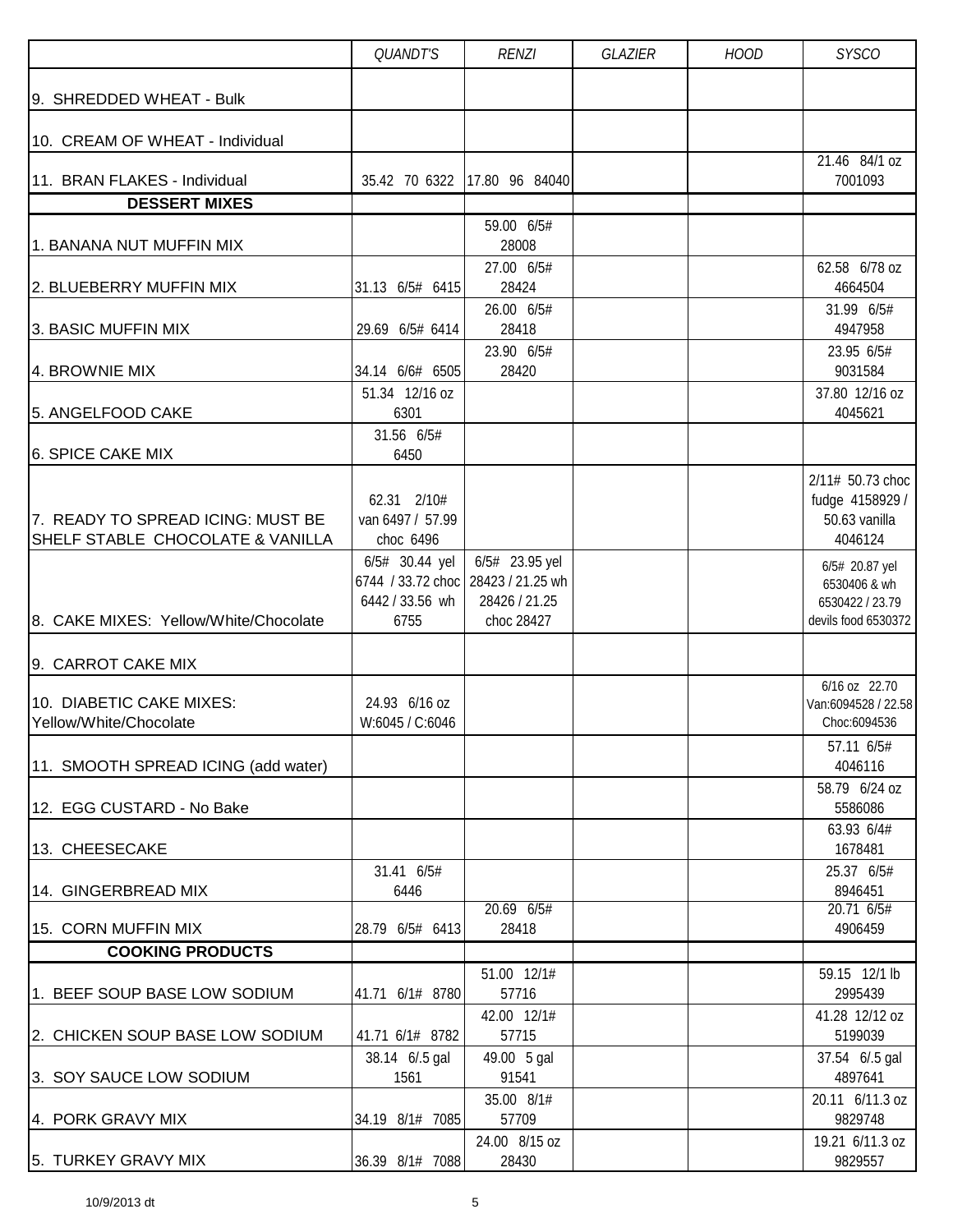|                                                                 | QUANDT'S              | <b>RENZI</b>           | <b>GLAZIER</b> | <b>HOOD</b> | <b>SYSCO</b>               |
|-----------------------------------------------------------------|-----------------------|------------------------|----------------|-------------|----------------------------|
|                                                                 | 62.50 6/10#           | 56.00 6/105 oz         |                |             | 56.44 6/10#                |
| 6. SAUSAGE GRAVY                                                | 6805                  | 10625                  |                |             | 4958542                    |
| 7. WORCESTERSHIRE SAUCE                                         | 18.21 4/gal<br>5814   |                        |                |             | 21.17 4/gal<br>4007894     |
|                                                                 | 27.04 6/5#            | 18.50 6/5#             |                |             | 18.58 6/5#                 |
| 8. PANCAKE MIX                                                  | 6432                  | 28429                  |                |             | 5301643                    |
|                                                                 |                       | 19.99 6/5#             |                |             | 20.00 6/5#                 |
| 9. BISQUICK MIX                                                 | 46.52 6/5# 6502       | 28237                  |                |             | 8463895                    |
| 10. INSTANT BROTH & SEASONING -<br><b>BEEF</b>                  |                       | 39.00 6/50 ct<br>91235 |                |             |                            |
| 11. INSTANT BROTH & SEASONING -<br><b>CHICKEN</b>               |                       | 39.00 6/50 ct<br>91236 |                |             |                            |
|                                                                 | 26.95 12/49 oz        | 24.40 12/48 oz         |                |             | 24.45 12/49 oz             |
| 12. BEEF BROTH                                                  | 8562                  | 36575                  |                |             | 5568233                    |
| 13. CHICKEN GRAVEY                                              | 39.28 12/5#<br>6825   |                        |                |             | 37.45 12/5#<br>4220364     |
|                                                                 | 27.08 12/49 oz        | 23.55 12/48 oz         |                |             | 22.96 12/49 oz             |
| 14. CHICKEN BROTH                                               | 8561                  | 36580                  |                |             | 5568241                    |
|                                                                 |                       |                        |                |             |                            |
| 15. THICK-IT INSTANT HEALTHCARE                                 | 48.47 200/.5 oz       |                        |                |             | 12.87 100/6.5 gm           |
| <b>FOOD THICKENER - PC</b>                                      | 5211                  |                        |                |             | 0101758                    |
| 16. THICK-IT INSTANT HEALTHCARE<br><b>FOOD THICKENER - Bulk</b> | 84.29 25# 3216        |                        |                |             | 60.07 25#<br>0102194       |
| <b>SALAD DRESSINGS</b>                                          |                       |                        |                |             |                            |
|                                                                 |                       | 30.20 4/gal            |                |             | 31.17 4/gal                |
| 1. SALAD DRESSING Low Fat Ranch                                 | 35.23 4/gal 8309      | 56297 lite             |                |             | 4086575                    |
| 2. SALAD DRESSING Low Fat French                                |                       |                        |                |             | 20.67 4/gal<br>4086567     |
| 3. SALAD DRESSING Low Fat Thousand                              |                       | 44.90 4/gal            |                |             |                            |
| Island                                                          |                       | 56060 reg              |                |             |                            |
|                                                                 | $22.83$ 4/gal         |                        |                |             | 25.14 4/gal                |
| 4. SALAD DRESSING Low Fat Golden Italian                        | 8306                  |                        |                |             | 4488946                    |
| <b>SPICES</b>                                                   |                       |                        |                |             |                            |
| 1. GARLIC 1.5#                                                  | 44.75 6/25 oz<br>9361 | 10.50 5#<br>29135      |                |             | $11.12\ 5#$<br>6713507     |
|                                                                 | 47.71 6/16 oz         | 69.00 12/16 oz         |                |             | 50.56 6/18 oz              |
| 2. PEPPER $1#$                                                  | 9304                  | 68535                  |                |             | 6639827                    |
|                                                                 | 33.15 6/5 oz          | 39.00 6/1.75 lb        |                |             | 12.76 5#                   |
| 3. BASIL LEAVES 5.5 oz                                          | 9303                  | 68519                  |                |             | 5421318                    |
| 4. CHIVES, DRIED 1.12 oz                                        | 35.67 6/1 oz<br>9311  | 21.50 6/1 oz<br>68086  |                |             | 26.87 6/1.35 oz<br>5913694 |
|                                                                 | 43.61 3/10 oz         | 50.00 6/10 oz          |                |             | 30.76 3/10 oz              |
| 5. PARSLEY FLAKES 11 oz                                         | 9342                  | 68252                  |                |             | 5229265                    |
|                                                                 | 66.51 6/3#            | 51.95 4/5#             |                |             | 38.17 6/2#                 |
| 6. ONIONS 3# dehydrated                                         | 1856<br>70.28 6/12 oz | 29130<br>49.59 6/10 oz |                |             | 5865498<br>40.90 6/12 oz   |
| 7. POULTRY SEASONING 10 oz                                      | 9352                  | 68321                  |                |             | 5229562                    |
|                                                                 | 22.87 6/16 oz         | 43.95 12/18 oz         |                |             | 33.82 6/20 oz              |
| 8. CHILI POWDER                                                 | 9317                  | 68521                  |                |             | 9806498                    |
| 9. MRS. DASH SALT SUBSTITUTE                                    | 36.60 500 9375        |                        |                |             | 14.48 300/.3 oz<br>1116052 |
| <b>SOUP</b>                                                     |                       |                        |                |             |                            |
|                                                                 |                       |                        |                |             |                            |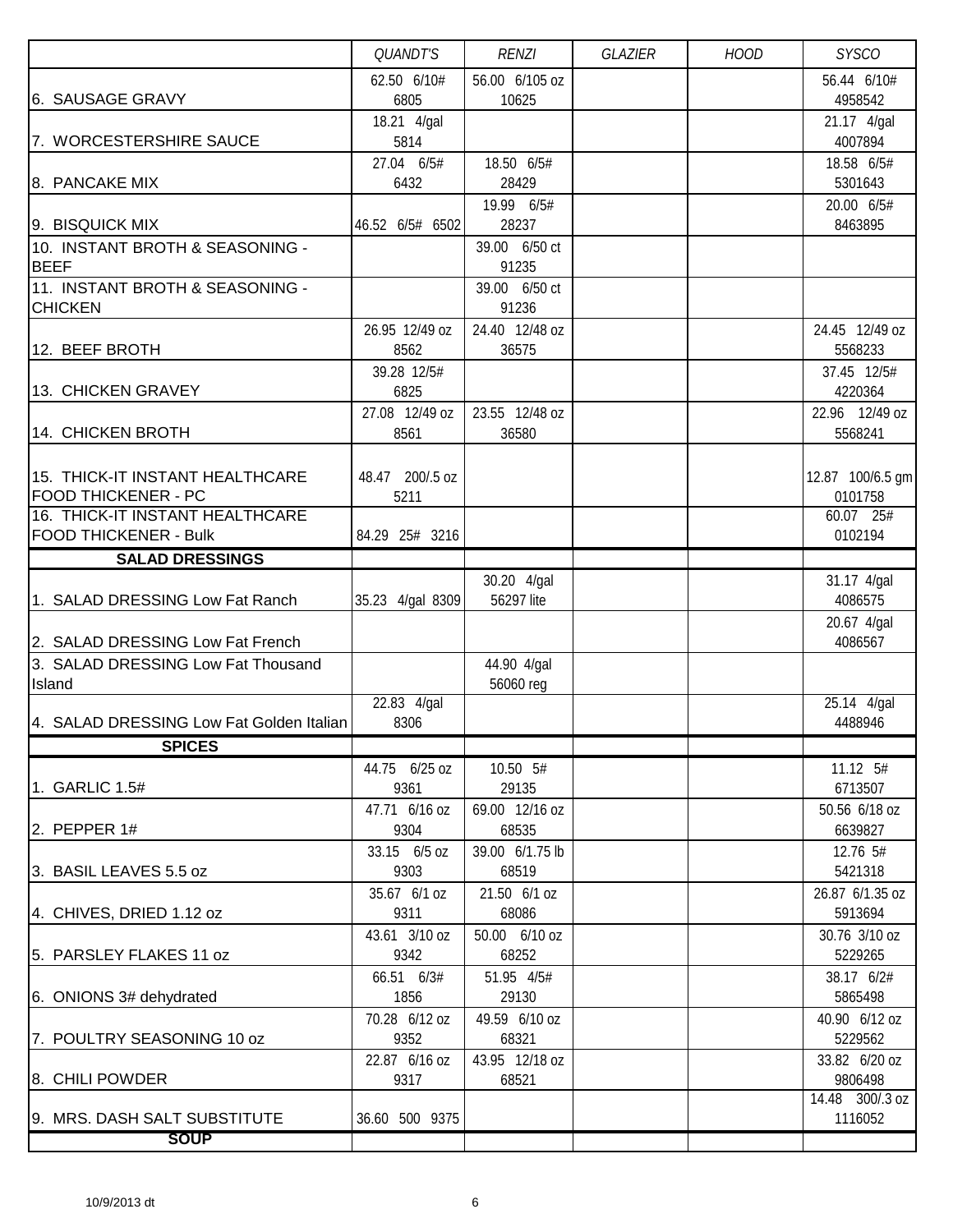|                                       | <b>QUANDT'S</b>                           | <b>RENZI</b>               | GLAZIER | <b>HOOD</b> | <b>SYSCO</b>                  |
|---------------------------------------|-------------------------------------------|----------------------------|---------|-------------|-------------------------------|
|                                       | 48.64 12/5 lb                             |                            |         |             |                               |
| 1. CR MUSHROOM LO-SO #5 CAN           | 3492                                      |                            |         |             |                               |
|                                       | 43.76 12/5 lb                             | 33.60 12/50 oz             |         |             | 34.56 12/50oz                 |
| 2. TOMATO LO-SO #5 CAN                | 3498<br>18.91 24/7.25 oz 17.65 24/7.25 oz | 11891                      |         |             | 4146445<br>17.51 24/7.25 oz   |
| 3. CHICKEN NOODLE LO-SO               | 3505                                      | 76569                      |         |             | 4104469                       |
|                                       |                                           | 19.00 24/7.25              |         |             |                               |
| 4. VEGETABLE LO-SO                    |                                           | oz 36977                   |         |             |                               |
|                                       | 17.27 24/7.25 oz 17.00 24/7.25 oz         |                            |         |             | 16.09 24/7.25 oz              |
| 5. TOMATO LO-SO                       | 3510                                      | 36994                      |         |             | 4013066                       |
|                                       |                                           |                            |         |             |                               |
| 6. CREAM OF CHICKEN SOUP              |                                           |                            |         |             |                               |
|                                       |                                           |                            |         |             |                               |
| 7. CREAM OF MUSHROOM SOUP             |                                           |                            |         |             | 16.56 24/7.25 oz<br>4013041   |
| <b>FROZEN DESSERTS</b>                |                                           |                            |         |             |                               |
|                                       | 30.60 6/46 oz                             | 24.95 6/46 oz              |         |             | 25.27 6/46 oz                 |
| 1. APPLE PIE RAW                      | 12956                                     | 50132                      |         |             | 1972744                       |
|                                       | 37.60 6/38 oz                             | 29.00 6/38 oz              |         |             | 26.18 6/48 oz                 |
| 2. APPLE PIE BAKED                    | 12942 spec order                          | 50134                      |         |             | 9787748                       |
|                                       | 43.04 6/46 oz                             |                            |         |             | 35.09 4/49 oz                 |
| 3. APPLE PIE SUGAR FREE               | 13025                                     |                            |         |             | 1647940                       |
|                                       | 62.98 6/47 oz                             | 34.00 6/46 oz              |         |             | 34.44 6/46 oz                 |
| 4. CHERRY PIE RAW                     | 12949                                     | 50143                      |         |             | 1972702                       |
| 5. DIET SUGAR FREE CHERRY PIE         | 60.92 6/46 oz                             |                            |         |             |                               |
|                                       | 13024<br>40.74 6/46 oz                    | 31.50 6/46 oz              |         |             | 32.14 6/46 oz                 |
| 6. BLUEBERRY PIE RAW                  | 12959                                     | 50144                      |         |             | 1972728                       |
|                                       | 51.73 6/46 oz                             |                            |         |             |                               |
| 7. DIET SUGAR FREE BLUEBERRY PIE      | 13030                                     |                            |         |             |                               |
|                                       | 6/2/0Z 31.56                              | $6/2/0Z$ $26.50$           |         |             | choc: 9789686 /               |
|                                       | choc 12983/<br>30.78 bana 12984           | choc 50120 /<br>25.70 bana |         |             | 25.78 bana: 9788936<br>/25.86 |
| 8. CREAM PIES:                        | / 6/42 oz 30.63                           | 50131 / 25.80              |         |             | cocon: 9809294                |
|                                       | 51.66 6/48 oz                             |                            |         |             | 38.24 6/48 oz                 |
| 9. FRUIT OF THE FOREST PIE            | 12950                                     |                            |         |             | 9785601                       |
|                                       | 34.37 6/43 oz                             | 34.00 6/46 oz              |         |             | 27.73 6/46 oz                 |
| 10. STRAWBERRY RHUBARB PIE            | 12516                                     | 50142                      |         |             | 9785312                       |
|                                       | 67.57 4/12x16                             | 51.50 4/10"                |         |             | 72.82 4/96 oz                 |
| 11. CARROT CAKE premade, 3 sheets/box | 12953                                     | 50010                      |         |             | 1014521                       |
|                                       | 30.43 392/1 oz                            | 42.00 384/1 oz             |         |             | 41.15 320/1 oz                |
| 12. OATMEAL COOKIES - ready to bake   | 14160<br>29.87 4/46 oz                    | 39981<br>35.00 6/36 oz     |         |             | 7040538<br>29.39 6/36 oz      |
| 13. LEMON PIE                         | 13012                                     | 50137                      |         |             | 9788522                       |
|                                       | 36.89 6/30 oz                             | 30.80 6/33 oz              |         |             | 31.20 6/33 oz                 |
| 14. BOSTON CREAM PIE                  | 13001                                     | 60136                      |         |             | 1972090                       |
|                                       |                                           |                            |         |             | 32.99 200/.75 oz              |
| 15. DIABETIC COOKIES - ready to bake  | 21.71 5# 13005                            |                            |         |             | 5754403                       |
|                                       | 6.39 24/4 oz                              | 5.35 24/4 oz               |         |             | 21.48 96/4 oz                 |
| 16. VANILLA ICE CREAM - individual    | 10691                                     | 71011                      |         |             | 2220200                       |
|                                       | 6.39 24/4 oz                              | 5.35 24/4 oz               |         |             | 21.48 96/4 oz                 |
| 17. CHOCOLATE ICE CREAM - individual  | 10692                                     | 71012                      |         |             | 2220226                       |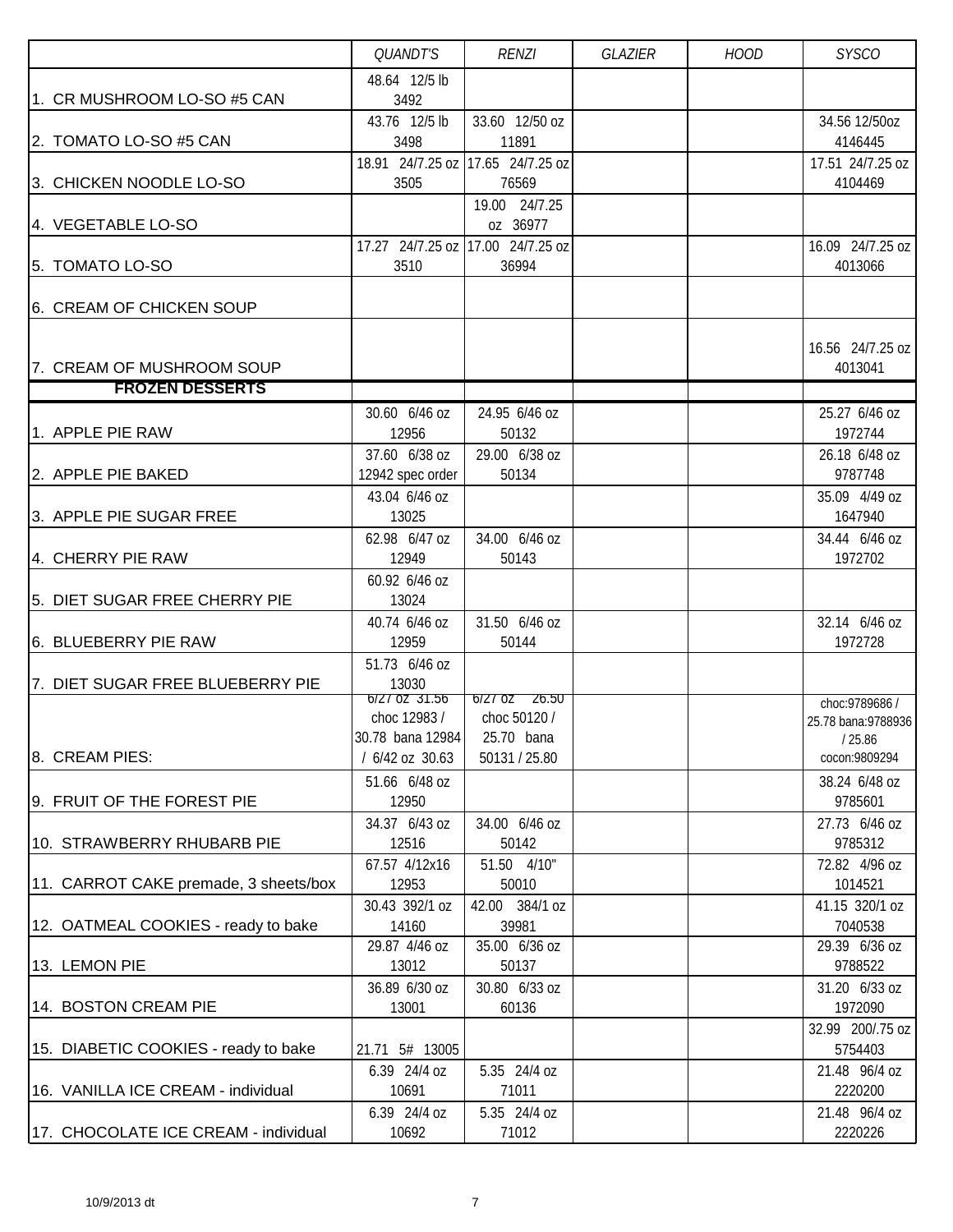|                                        | <b>QUANDT'S</b>        | <b>RENZI</b>            | <b>GLAZIER</b> | <b>HOOD</b> | <b>SYSCO</b>              |
|----------------------------------------|------------------------|-------------------------|----------------|-------------|---------------------------|
|                                        | 7.26 24/4 oz           | 5.42 24/4 oz            |                |             | 5.43 24/4 oz              |
| 18. NSA VANILLA ICE CREAM - individual | 10695                  | 71009                   |                |             | 2376770                   |
| 19. NSA CHOCOLATE ICE CREAM -          | 7.26 24/4 oz           | 5.42 24/4 oz            |                |             | 5.43 24/4 oz              |
| individual                             | 10694                  | 71002                   |                |             | 7769383                   |
| <b>JUICES</b>                          |                        |                         |                |             |                           |
|                                        | 24.67 12/46 oz         | 23.95 12/46 oz          |                |             | 28.20 12/46 oz            |
| 1. ORANGE                              | 2605                   | 47057                   |                |             | 6050124                   |
|                                        | 27.74 12/46 oz         | 25.00 12/46 oz          |                |             | 21.21 12/46 oz            |
| 2. PINEAPPLE                           | 2741                   | 47058                   |                |             | 5748827                   |
|                                        | 17.44 12/46 oz         | 19.95 12/46 oz          |                |             | 17.89 12/46 oz            |
| 3. APPLE                               | 2600                   | 47050<br>14.75 12/46 oz |                |             | 8910537                   |
| 4. TOMATO                              | 16.29 12/46 oz<br>2688 | 47060                   |                |             | 12.54 12/46 oz<br>4081584 |
|                                        | 28.74 12/46 oz         | 25.95 12/46 oz          |                |             | 21.94 12/46 oz            |
| 5. CRANBERRY                           | 2615                   | 47052                   |                |             | 8910558                   |
|                                        | 23.58 48/5.5 oz        | 21.50 48/5.5 oz         |                |             | 21.02 48/5.5 oz           |
| 6. V-8 EZO LO SO, low sodium           | 2693                   | 47331                   |                |             | 5142187                   |
|                                        | 19.82 48/5.5 oz        | 16.80 48/5.5 oz         |                |             | 16.68 48/5.5 oz           |
| 7. ORANGE JUICE EZO                    | 2640                   | 47049                   |                |             | 4164018                   |
|                                        | 18.15 48/5.5 oz        | 16.80 48/5.5 oz         |                |             | 16.65 48/5.5 oz           |
| 8. CRANBERRY EZO                       | 2617                   | 47345                   |                |             | 4164364                   |
|                                        | 20.15 48/5.5 oz        | 17.10 48/5.5 oz         |                |             | 15.52 48/5.5 oz           |
| 9. GRAPEFRUIT EZO                      | 2624                   | 47047                   |                |             | 4164026                   |
|                                        | 18.74 48/6 oz          | 16.95 48/5.5 oz         |                |             | 17.02 48/6 oz             |
| 10. PINEAPPLE EZO                      | 2653                   | 47048                   |                |             | 4121950                   |
|                                        | 13.91 48/4 oz          | 16.80 48/6 oz           |                |             | 16.67 48/5.5 oz           |
| 11. APPLE EZO                          | 2625                   | 47046                   |                |             | 4164034                   |
| 12. GRAPE JUICE                        | 28.41 12/46 oz<br>2628 |                         |                |             | 23.77 12/46 oz<br>0475465 |
|                                        | 20.71 48/5.5 oz        |                         |                |             | 17.80 48/5.5 oz           |
| 13. PC GRAPE JUICE 5.5 oz              | 2639                   |                         |                |             | 4164497                   |
|                                        | 26.00 48/6 oz          |                         |                |             | 14.10 48/6 oz             |
| 14. EZO TOMATOE JUICE                  | 2683                   |                         |                |             | 5161658                   |
|                                        |                        |                         |                |             |                           |
| 15. NO SUGAR JUICE - APPLE             |                        |                         |                |             |                           |
|                                        |                        |                         |                |             |                           |
| 16. NO SUGAR JUICE - ORANGE            |                        |                         |                |             |                           |
|                                        |                        |                         |                |             |                           |
| 17. NO SUGAR JUICE - GRAPE             |                        |                         |                |             |                           |
| 18. NO SUGAR JUICE - PINEAPPLE         |                        |                         |                |             |                           |
| <b>BULK PRODUCTS</b>                   |                        |                         |                |             |                           |
|                                        |                        | 18.65 6/10#             |                |             | 19.81 6/10#               |
| 1. TOMATO CATSUP                       | 21.11 6/10# 1478       | 57106                   |                |             | 4005989                   |
|                                        |                        | 17.45 6/10#             |                |             | 17.41 6/10#               |
| 2. SLICED BEETS                        | 17.20 6/10# 1340       | 62064                   |                |             | 0173740                   |
|                                        |                        | 21.95 6/10#             |                |             | 19.32 6/10#               |
| 3. DICED BEETS                         | 23.99 6/10# 1334       | 62067                   |                |             | 4109328                   |
| 4. SPAGHETTI SAUCE, comparable to      | 35.09 6/10#            | 19.59 6/10#             |                |             | 17.41 6/10#               |
| Angela Mia                             | 6778                   | 57336                   |                |             | 4189361                   |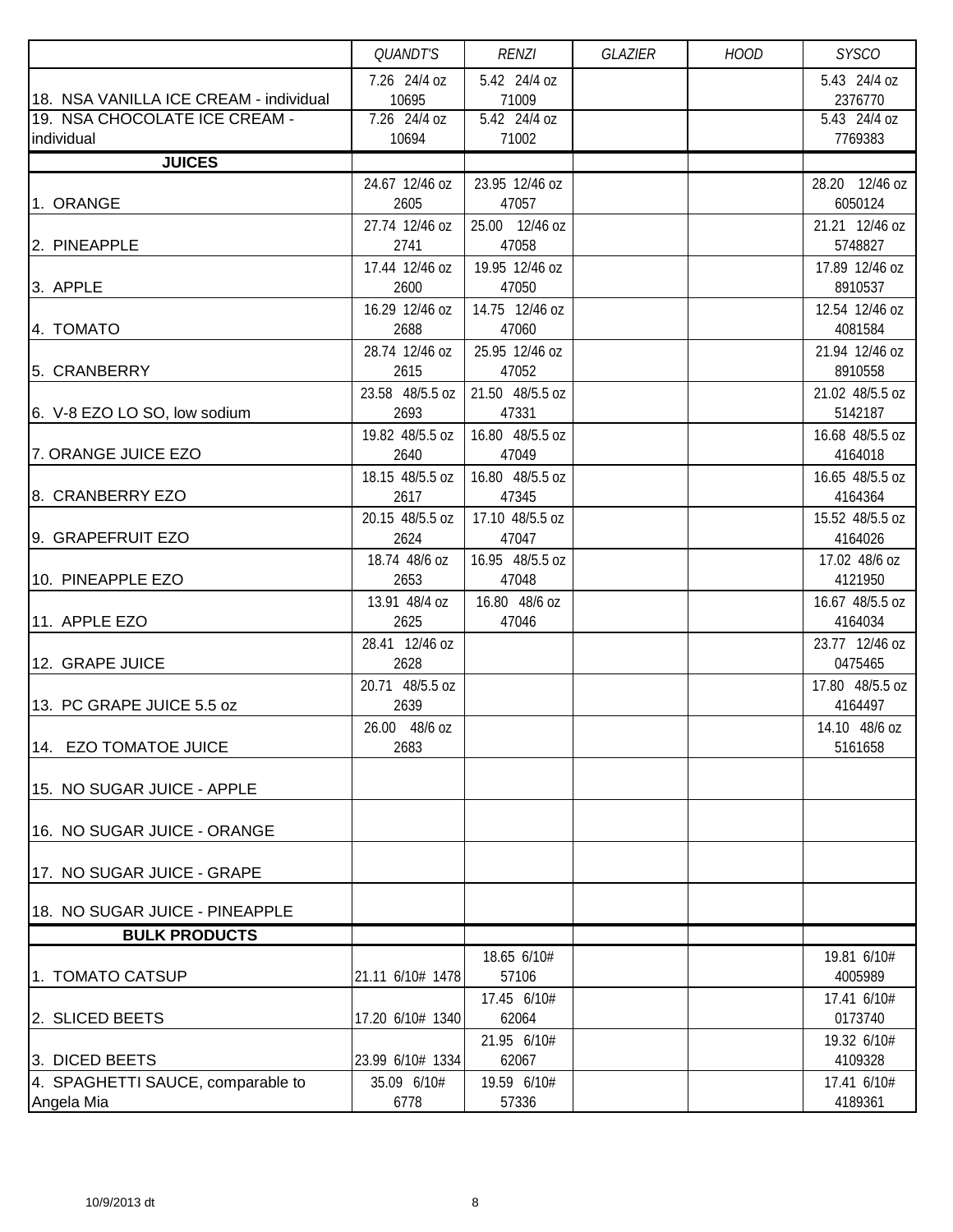|                                               | QUANDT'S               | <b>RENZI</b>         | <b>GLAZIER</b> | <b>HOOD</b> | <b>SYSCO</b>             |
|-----------------------------------------------|------------------------|----------------------|----------------|-------------|--------------------------|
|                                               |                        | 28.00 6/10#          |                |             | 28.29 6/10#              |
|                                               |                        | 60095 red &          |                |             | 4189247 red &            |
| 5. GREEN PEPPERS                              |                        | green                |                |             | green strips             |
| 6. RED PEPPERS                                | 38.55 6/10#<br>1981    | 37.69 6/10#<br>59000 |                |             |                          |
| 7. MUSHROOMS                                  | 38.14 6/10#<br>1788    | 37.15 6/10#<br>68025 |                |             | 41.40 6/10#<br>5072137   |
| 8. NORTHERN BEAN                              | 22.39 6/10#<br>1180    | 20.95 6/10#<br>62032 |                |             | 18.69 6/10#<br>4062360   |
| 9. POTATO PEARL Vitamin C Enriched            | 32.14 6/5#<br>2082     | 36.95 6/10#<br>34139 |                |             | 31.26 6/3.55#<br>4675138 |
| 10. STEWED TOMATO Grade A                     | 21.76<br>6/10#<br>2214 | 21.95 6/10#<br>57015 |                |             | 18.90 6/10#<br>5096474   |
| 11. TOMATO PASTE Grade A                      | 27.09 6/10#<br>2277    | 29.95 6/10#<br>57035 |                |             | 28.47 6/10#<br>4030664   |
|                                               | 38.42 6/10#            | 28.50 6/10#          |                |             | 28.51 6/10#              |
| 12. SWEET POTATOES, syrup Grade A             | 2054<br>26.63 6/10#    | 92369<br>17.29 6/10# |                |             | 4114625<br>17.22 6/10#   |
| 13. PIZZA SAUCE Grade A                       | 2193                   | 57051                |                |             | 4189387                  |
|                                               | 24.39 6/10#            | 22.79 6/10#          |                |             | 24.26 6/10#              |
| 14. POTATOES DICED                            | 2052                   | 62084                |                |             | 4108866                  |
|                                               | 17.37 6/10#            |                      |                |             | 16.18 6/10#              |
| 15. TOMATO SAUCE                              | 2294                   |                      |                |             | 4001921                  |
| 16. FRESH VAC PACKED DICED<br><b>POTATOES</b> |                        |                      |                |             | 14.63 2/10#<br>2598159   |
|                                               | 41.81 4/gal            |                      |                |             | 17.31 4/gal              |
| 17. CANNONBALL BBQ SAUCE                      | 8283                   |                      |                |             | 8902134                  |
| 18. CANNED BEEF STEW                          | 75.64 6/10#<br>6848    | 65.00 6/10#<br>66067 |                |             | 67.51 6/10#<br>4067039   |
|                                               | 27.20 6/10#            | 25.95 6/10#          |                |             | 19.36 6/10#              |
| 19. CANNED CREAM STYLE CORN                   | 1626                   | 62035                |                |             | 0582106                  |
| 20. CANNED CHILI SAUCE                        | 27.31 6/10#<br>1496    |                      |                |             | 23.62 6/10<br>5096490    |
|                                               | 17.69 6/10#            | 17.59 6/10#          |                |             | 18.29 6/10#              |
| 21. CANNED GREEN BEANS                        | 1224                   | 62017                |                |             | 0682486                  |
|                                               | 27.03 6/10#            | 20.00 6/10#          |                |             | 20.46 6/10#              |
| 22. CANNED WAX BEANS                          | 1290                   | 62012                |                |             | 4935854                  |
| 23. CANNED KIDNEY BEANS                       | 20.76 6/10#<br>1168    | 20.49 6/10#<br>62026 |                |             | 21.53 6/10#<br>6275018   |
|                                               | 32.44 6/10#            | 29.95 12/50oz        |                |             | 23.89 12/50 oz           |
| 24. BROWN GRAVEY                              | 6827                   | 28159                |                |             | 4184727                  |
|                                               | 24.39 6/10#            |                      |                |             | 17.57 6/10#              |
| 25. PINTO BEANS                               | 1175                   |                      |                |             | 3362274                  |
| 26. LOW FAT MAYONNAISE                        | 28.26 4/gal<br>8651    | 22.00 4/gal<br>56204 |                |             | 18.29 4/gal<br>6912735   |
|                                               | 33.68 4/gal            | 33.05 4/gal          |                |             | 32.80 4/gal              |
| 27. COLE SLAW DRESSING                        | 8310                   | 56090                |                |             | 4002499                  |
| 28. ITALIAN BREADCRUMBS                       | 26.25 6/5# 8054        | 25.00 6/5#<br>29131  |                |             | 15.66 2/7.5#<br>6885430  |
|                                               |                        | 44.00 4/5#           |                |             | 44.83 4/5#               |
| 29. POTATO - SLICED - DEHYRATED               |                        | 34138                |                |             | 4003091                  |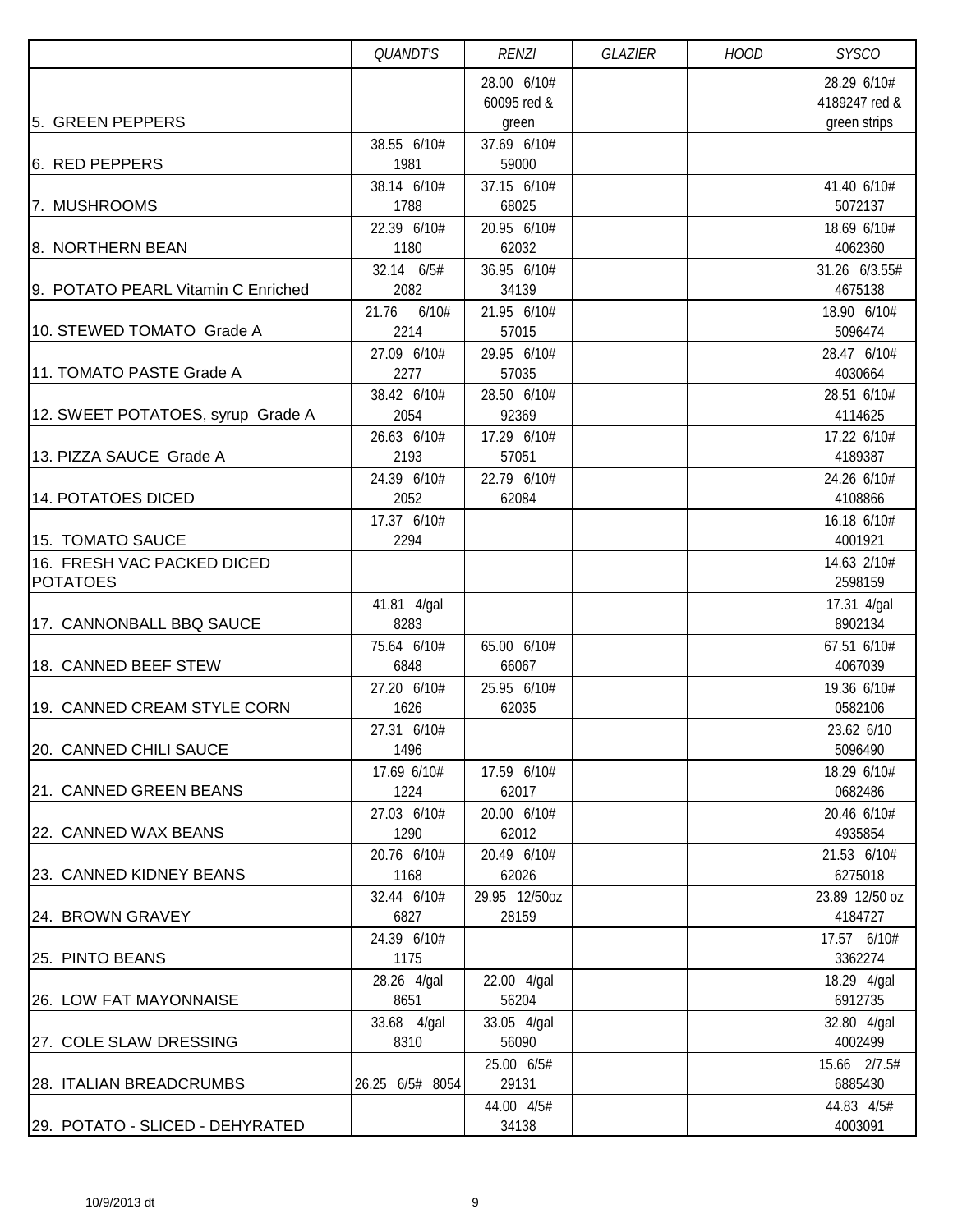|                                                 | QUANDT'S        | <b>RENZI</b>         | GLAZIER     | <b>HOOD</b> | <b>SYSCO</b>                     |
|-------------------------------------------------|-----------------|----------------------|-------------|-------------|----------------------------------|
|                                                 | 48.73 6/2.25#   | 47.00 12/20.35       |             |             | 35.12 6/2.25#                    |
| 30. POTATO - SCALLOPED 20.35 oz                 | 2096            | oz 34165             |             |             | 7489378                          |
| <b>FRUITS</b>                                   |                 |                      |             |             |                                  |
|                                                 |                 | 21.59 6/10#          |             |             | 20.58 6/10#                      |
| 1. APPLESAUCE Unsweetened, Grade A              | 20.26 6/10# 127 | 65045                |             |             | 7302151                          |
|                                                 | 25.41 72/4 oz   | 24.75 72/4 oz        |             |             | 23.10 72/4 oz                    |
| 2. PC APPLESAUCE, 4oz                           | 146             | 88710                |             |             | 6818579                          |
|                                                 |                 |                      |             |             | 44.17 6/10#<br>5729983           |
| 3. CRANBERRY SAUCE Whole, Grade A               | 44.59 6/10# 334 | 33.95 6/10#          |             |             | 34.79 6/101 oz                   |
| 4. CRANBERRY SAUCE, Jellied, Grade A            | 37.50 6/10# 355 | 64050                |             |             | 4608907                          |
|                                                 |                 | 28.00 6/10#          |             |             | 30.03 6/10#                      |
| 5. FRUIT COCKTAIL                               | 31.32 6/10# 410 | 63101                |             |             | 4503124                          |
| 6. PEACHES yellow, light cling halves, Grade    |                 | 29.00 6/10#          |             |             | 28.65 6/10#                      |
| A                                               |                 | 63043                |             |             | 4331914                          |
|                                                 |                 | 29.00 6/10#          |             |             | 31.26 6/10#                      |
| 7. PEACHES sliced, light Grade A                | 31.49 6/10# 585 | 63043                |             |             | 4218996                          |
|                                                 | 27.78 6/10#     | 25.50 6/10#          |             |             | 30.73 6/10#                      |
| 8. PEARS halves, light Grade A                  | 642             | 64011                |             |             | 4261889                          |
|                                                 |                 | 26.00 6/10#          |             |             | 26.54 6/10#                      |
| 9. PEARS pieces, light Grade A                  | 25.81 6/10# 645 | 64012                |             |             | 6109981                          |
| 10. CRUSHED PINEAPPLE: fancy, juice             |                 | 22.09 6/10#          |             |             | 22.66 6/10#                      |
| Hawaiian Coarse, Grade A                        | 22.70 6/10# 770 | 64045                |             |             | 8921201                          |
| 11. SLICED APPLES: sliced, juice or water       |                 | 27.00 6/10#          |             |             | 27.60 6/10#                      |
| packed, Grade A                                 | 25.96 6/10# 102 | 63045                |             |             | 4119343                          |
|                                                 |                 | 20.49 6/10#          |             |             | 23.20 6/10#                      |
| 12. PINEAPPLE TIDBITS: light, Grade A           | 22.83 6/10# 784 | 64043<br>23.75 6/10# |             |             | 6588297<br>24.43 6/10#           |
| 13. PINEAPPLE, sliced, juice packed, Grade<br>A | 26.57 6/10# 730 | 63037                |             |             | 1097807                          |
|                                                 |                 | 21.90 6/10#          |             |             | 24.40 6/10#                      |
| 14. MANDARIN ORANGE, sections, light            | 31.62 6/10# 490 | 66031                |             |             | 1009208                          |
| 15. FRUIT MEDLEY, Festival/Classic, melon       |                 | 30.00 18#            |             |             | 14.90 1/8#                       |
| pieces, grapes, etc                             |                 | 31203                |             |             | 2527786                          |
|                                                 |                 | 28.00 6/10#          |             |             | 28.81 6/10#                      |
| 16. TROPICAL FRUIT, papaya, banana, etc.        | 39.53 6/10# 431 | 64030                |             |             | 0029102                          |
|                                                 | 30.97 24/6pk    | 42.00 24/15 oz       |             |             | 27.78 144/1.5 oz                 |
| 17. SEEDLESS RAISINS                            | 3962            | 92348                |             |             | 9387317                          |
| 18. FROZEN STRAWBERRIES,                        | 44.63 6/6.5#    |                      |             |             | 32.51 30#                        |
| <b>UNSWEETENED</b>                              | 10018           |                      |             |             | 0835625 sortouts                 |
| 19. FROZEN STRAWBERRIES,                        |                 |                      |             |             | 46.84 6/6.5#                     |
| <b>SWEETENED</b>                                |                 |                      |             |             | 7652409                          |
|                                                 |                 |                      |             |             |                                  |
|                                                 |                 |                      |             |             | 48/4 oz 20.81<br>peach 9704917 / |
|                                                 |                 |                      |             |             | 22.07 mix 9705047 /              |
| 20. FRUIT CUPS                                  |                 |                      |             |             | 20.56 pear 9704974               |
|                                                 |                 |                      |             |             | 31.60 6/10#                      |
| 21. APRICOTS                                    |                 |                      |             |             | 0029078                          |
| <b>VEGETABLES - FROZEN</b>                      |                 |                      |             |             |                                  |
|                                                 | 12.30 20#       | 11.59 10#            | 18.39 12/2# |             | 11.98 20#                        |
| 1. CUT GREEN BEANS, Grade A                     | 12110           | 45130                | 15290       |             | 0438653                          |
|                                                 | 22.25 12/2.5#   | 22.79 12/2#          |             |             | 23.10 12/2#                      |
| 2. CUT WAX BEANS, Grade A                       | 12058           | 45256                |             |             | 1877026                          |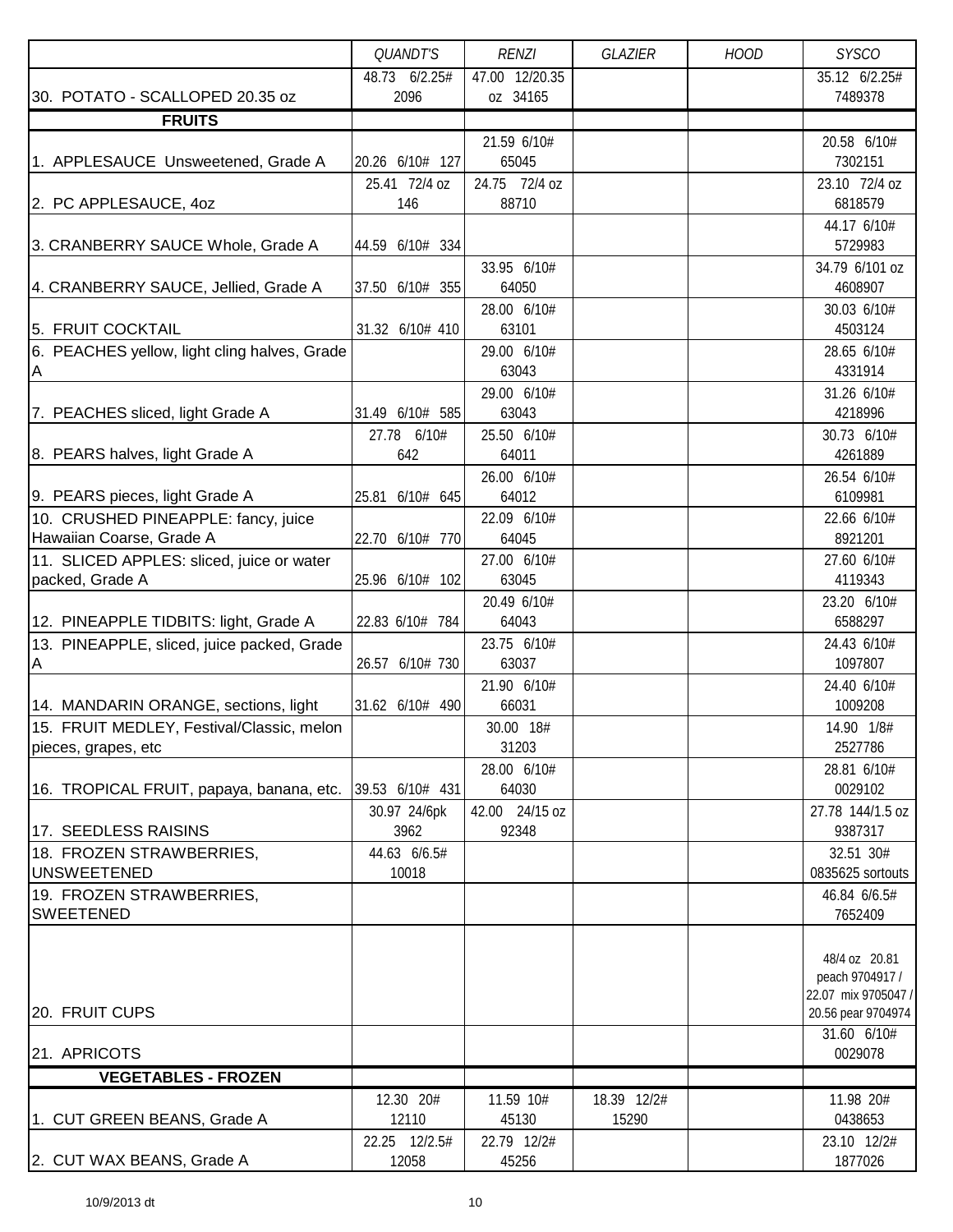|                                     | QUANDT'S        | <b>RENZI</b> | GLAZIER | <b>HOOD</b> | <b>SYSCO</b>  |
|-------------------------------------|-----------------|--------------|---------|-------------|---------------|
|                                     | 12.96 20#       | 12.89 20#    |         |             | 19.42 20#     |
| 3. CUT BROCCOLI, Grade A            | 12105           | 45131        |         |             | 7288044       |
|                                     | 19.38 12/2#     | 19.95 20#    |         |             | 18.37 12/2#   |
| 4. BRUSSEL SPROUTS, Grade A         | 12020           | 44984        |         |             | 7288091       |
|                                     | 10.99 20#       | 10.55 20#    |         |             | 18.67 3/10#   |
| 5. CUT CARROTS, Grade A             | 12104           | 45132        |         |             | 3835865       |
|                                     | 14.55 20#       | 16.95 20#    |         |             | 17.79 12/2#   |
| 6. BABY CARROTS, whole Grade A      | 12106           | 45228        |         |             | 1055508       |
|                                     | 14.55 12/3#     | 21.05 12/3#  |         |             | 21.09 12/3#   |
| 7. SPINACH, chopped Grade A         | 12084           | 45232        |         |             | 7146410       |
|                                     | 17.45 12/2.5#   |              |         |             | 16.41 12/2#   |
| 8. CAULIFLOWER, grade A             | 12026           |              |         |             | 3772514       |
|                                     | 15.46 20#       | 15.29 20#    |         |             | 24.86 3/10#   |
| 9. CORN, Grade A                    | 12120           | 45133        |         |             | 3836889       |
| 10. MIXED VEGETABLES Grade A, 5 way |                 | 14.30 20#    |         |             | 22.19 12/2.5# |
| mix                                 | 16.00 20# 12121 | 45134        |         |             | 1263623       |
|                                     | 18.51 20#       | 18.95 20#    |         |             | 17.69 12/2#   |
| 11. ORIENTAL BLEND, Grade A         | 12126           | 45259        |         |             | 8491383       |
|                                     | 15.19 20#       | 15.40 20#    |         |             | 27.14 3/10#   |
| 12. SWEET PEAS, Grade A             | 12114           | 45136        |         |             | 3837903       |
|                                     | 21.04 12/2.5#   | 15.95 20#    |         |             | 23.92 30#     |
| 13. PEAS/CARROTS, Grade A           | 12079           | 45137        |         |             | 3959277       |
|                                     | 32.04 12/4#     | 32.60 12/4#  |         |             | 34.79 12/4#   |
| 14. HUBBARD SQUASH, Grade A         | 12091           | 45174        |         |             | 0571240       |
|                                     | 27.11 6/2.5#    |              |         |             | 27.72 6/2.5#  |
| 15. ASPARAGUS, Grade A              | 12005           |              |         |             | 5124852       |
|                                     | 22.08 12/2#     | 19.18 12/2#  |         |             | 19.19 12/2#   |
| 16. IT CUT GREEN BEANS, Grade A     | 12062           | 45254        |         |             | 1389931       |
|                                     | 18.23 12/2#     |              |         |             | 16.95 12/2#   |
| 17. BROCCOLI SPEARS, Grade A        | 12012           |              |         |             | 7288119       |
|                                     | 33.03 12/2.5#   |              |         |             | 31.88 20#     |
| 18. LIMA BEANS, Grade A             | 12008           |              |         |             | 1440270       |
|                                     | 20.21 12/2#     | 16.00 20#    |         |             | 16.02 12/2#   |
| 19. CAPRI MIX, Grade A              | 12131           | 45318        |         |             | 1528769       |
|                                     | 17.18 20#       | 17.75 20#    |         |             | 23.96 30#     |
| 20. ITALIAN MIX, Grade A            | 12130           | 45324        |         |             | 3960317       |
|                                     |                 | 16.00 20#    |         |             | 21.75 30#     |
| 21. WINTER BLEND, Grade A           | 16.88 20# 12129 | 45320        |         |             | 3890969       |
|                                     | 19.53 20#       | 24.00 12/2#  |         |             | 19.84 12/2#   |
| 22. SCAND BLEND, Grade A            | 12215           | 45248        |         |             | 1474980       |
|                                     | 22.51 12/2#     |              |         |             | 24.05 6/4#    |
| 23. JAPANESE STIR FRY, Grade A      | 12068           |              |         |             | 1874817       |
|                                     | 22.80 12/2#     |              |         |             | 23.23 6/4#    |
| 24. FAJITA STRIPS 12-2#             | 12092           |              |         |             | 2182665       |
|                                     | 15.45 20#       | 13.75 20#    |         |             | 14.33 20#     |
| 25. CALIFORNIA BLEND, Grade A       | 12123           | 44601        |         |             | 2222115       |
|                                     | 32.38 6/5#      |              |         |             | 19.26 6/5#    |
| 26. BREAKFAST CUBE POTATOES         | 12225           |              |         |             | 3644036       |
|                                     | 21.06 12/2#     | 15.55 20#    |         |             | 18.74 12/2#   |
| 27. FRENCH GREEN BEANS              | 12056           | 45310        |         |             | 0672356       |
|                                     | 14.40 12/2#     | 12.30 20#    |         |             | 7.87 6/2#     |
| 28. DICED ONIONS                    | 12207           | 45295        |         |             | 6191712       |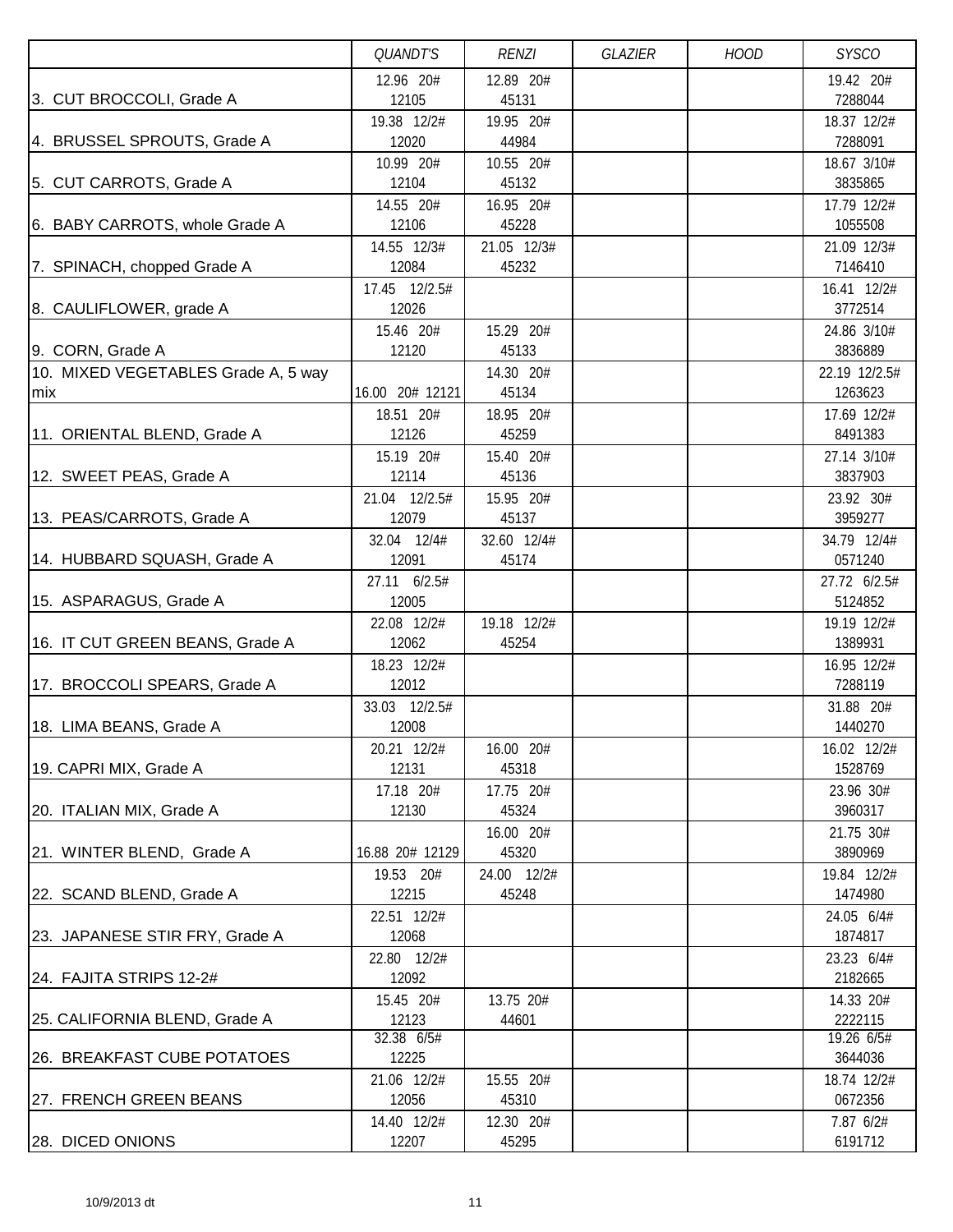|                                 | QUANDT'S                          | <b>RENZI</b>                    | <b>GLAZIER</b> | <b>HOOD</b> | <b>SYSCO</b>                             |
|---------------------------------|-----------------------------------|---------------------------------|----------------|-------------|------------------------------------------|
|                                 | 14.27 6/5#                        | 13.50 6/5#                      |                |             | 15.01 6/5#                               |
| 29. FRENCH FRIES                | 12152                             | 34115                           |                |             | 8897878                                  |
|                                 | 24.17 12/3#                       | 17.15 20#                       |                |             | 26.02 12/3#                              |
| 30. FROZEN ZUCCHINI             | 12090                             | 45294                           |                |             | 1648369                                  |
|                                 | 24.10 12/2.5#                     |                                 |                |             | 11.89 4/2#                               |
| 31. FROZEN PEARL ONIONS         | 12087<br>23.76 12/2#              | 22.95 12/2#                     |                |             | 1719517<br>19.37 12/2#                   |
| 32. FROZEN DICED GREEN PEPPERS  | 12063                             | 45010                           |                |             | 1876069                                  |
| <b>PUDDING</b>                  |                                   |                                 |                |             |                                          |
|                                 | 24.10 6/10#                       | 23.05 6/10#                     |                |             | 29.06 12/2 lb                            |
| 1. REGULAR CHOCOLATE            | 6108                              | 73147                           |                |             | 5106554                                  |
|                                 | 24.10 6/10#                       | 24.35 6/10#                     |                |             |                                          |
| 2. REGULAR BUTTERSCOTCH         | 6112                              | 73149                           |                |             |                                          |
|                                 | 24.10 6/10#                       | 23.05 6/10#                     |                |             | 21.98 12/24 oz                           |
| 3. REGULAR VANILLA              | 6110                              | 73148                           |                |             | 4010922                                  |
|                                 |                                   |                                 |                |             |                                          |
| 4. REGULAR PISTACHIO            | 60.66 12/24 oz<br>6055 spec order |                                 |                |             |                                          |
|                                 | 18.48 12/3 oz b                   |                                 |                |             | 12/3.5 oz 18.32                          |
|                                 | 5823 / v 5822 / c                 |                                 |                |             | choc:6798658 /                           |
| 5. SUGAR FREE                   | 5824                              |                                 |                |             | 18.53 van:6798637                        |
|                                 |                                   |                                 |                |             | 48/3.5 oz 14.28                          |
|                                 |                                   | 14.85 48/3.5 oz                 |                |             | butter:6213615 &                         |
|                                 | 18.66 48/4 oz<br>choc 4153 / van  | 88715 b-scotch /<br>88717 van / |                |             | tapicoa:6051452 /<br>14.59 choc: 5661582 |
| 6. SNACK PACK PUDDINGS          | 4152                              | 88716 choc                      |                |             | & van:5763834                            |
|                                 |                                   |                                 |                |             | 48/4 oz 20.26                            |
|                                 |                                   |                                 |                |             | rice:6959159 / 19.94                     |
|                                 |                                   |                                 |                |             | tapioca: 1642362 &                       |
| 7. DIABETIC SNACK PACK PUDDINGS |                                   |                                 |                |             | van:2619500                              |
|                                 | 28.82 6/10#                       | 26.99 6/10#                     |                |             | 26.81 6/10#                              |
| 8. TAPIOCA PUDDING              | 6120                              | 73207                           |                |             | 4011102                                  |
| 9. LEMON PUDDING                | 24.10 6/10#<br>6114               | 24.35 6/10#<br>73150            |                |             | 25.59 6/10#<br>4011052                   |
| <b>JELLO</b>                    |                                   |                                 |                |             |                                          |
|                                 |                                   |                                 |                |             | 12/24 UZ 22.19 dSSL                      |
|                                 |                                   |                                 |                |             | citrus: 4010344 /                        |
|                                 |                                   |                                 |                |             | 22.07 asst red:<br>4010310 / 27.57       |
|                                 |                                   |                                 |                |             | cherry: 4010351 /                        |
|                                 |                                   |                                 |                |             | 27.59 orange:                            |
|                                 |                                   |                                 |                |             | 4010443 / 26.73 red                      |
|                                 | 23.91 12/24 oz<br>5804 red / 5803 | 22.20 12/24 oz                  |                |             | raspb: 4010450/                          |
| 1. REGULAR                      | citrus                            | 29207 / 29208 /<br>29209        |                |             | 22.05 straw:<br>4010476                  |
|                                 | 38.58 18/2.75 oz                  |                                 |                |             | 24.21 18/2.75 oz                         |
| 2. SUGAR FREE RED               | 5807                              |                                 |                |             | 7188711                                  |
|                                 | 38.58 18/2.75 oz                  |                                 |                |             | 23.24 18/2.75 oz                         |
| 3. SUGAR FREE CITRUS            | 5808                              |                                 |                |             | 7188701                                  |
| <b>DAIRY</b>                    |                                   |                                 |                |             |                                          |
|                                 | 52.79 4/5#                        | 50.00 4/5#                      |                |             | 47.39 4/5#                               |
| 1. MEXICAN SHREDDED CHEESE      | 37332                             | 25045                           |                |             | 2406189                                  |
|                                 | 4.68 lb 10#                       | 2.95 lb 10#                     |                |             | 28.29 2/5#                               |
| 2. CHEESE, EXTRA SHARP, block   | 37470                             | 25064                           |                |             | 3812971                                  |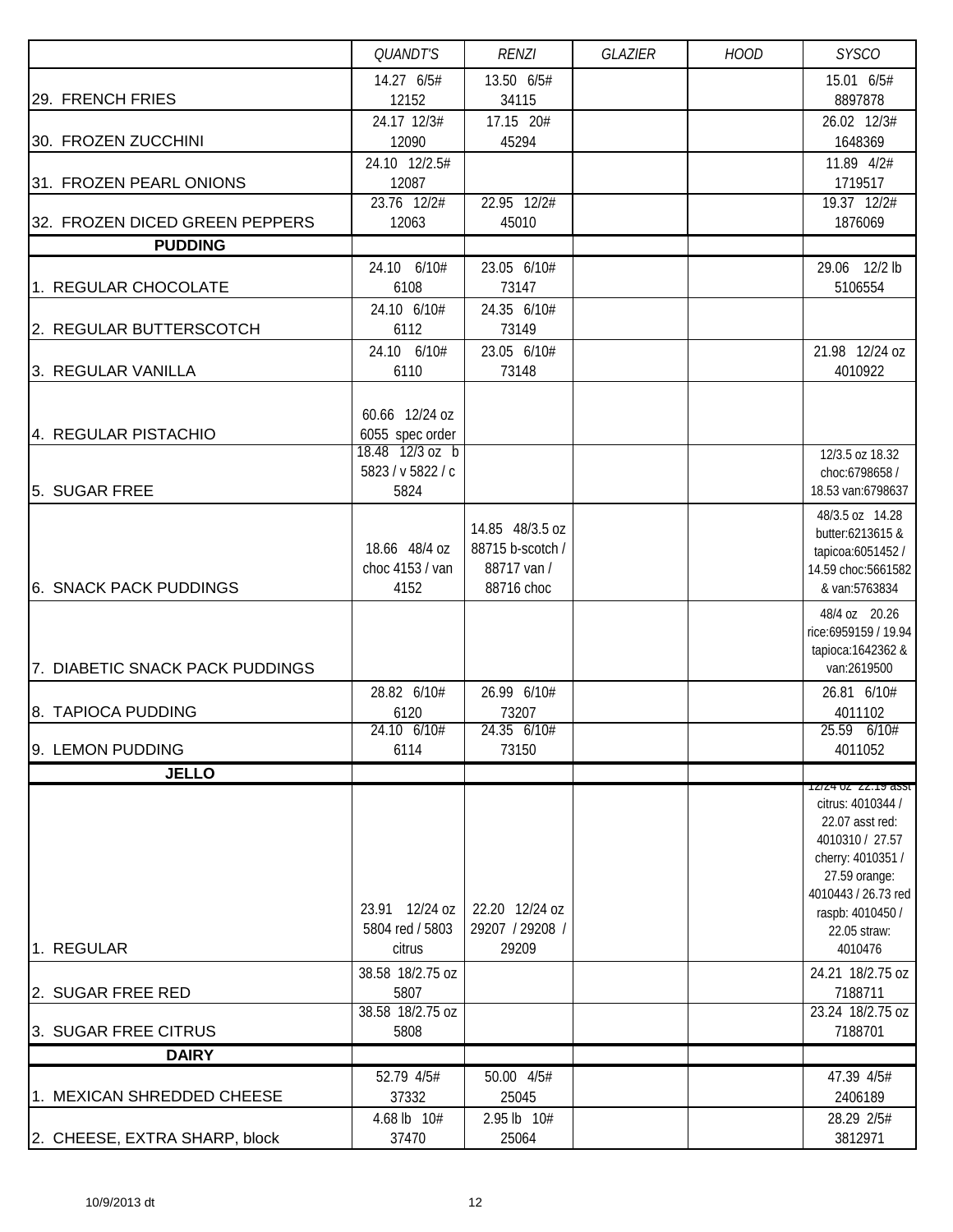|                                                | QUANDT'S                  | <b>RENZI</b>            | GLAZIER | <b>HOOD</b> | <b>SYSCO</b>                |
|------------------------------------------------|---------------------------|-------------------------|---------|-------------|-----------------------------|
|                                                |                           | 44.00 4/5#              |         |             |                             |
|                                                | 48.99 4/5#                | 25038 w / 25039         |         |             | 44.50 4/5#                  |
| 3. CHEESE AMER PROCESSED SLICED                | 37232                     | y                       |         |             | 6697890                     |
|                                                | 27.27 4/gal               | 25.50 4/gal             |         |             | 19.92 4/gal                 |
| 4. MAYONNAISE                                  | 8419                      | 56206                   |         |             | 4002432                     |
|                                                | 20.52 30/1#               | 18.95 30/1#             |         |             | 19.99 30/1#                 |
| 5. MARGARINE                                   | 37075                     | 29088                   |         |             | 0417527                     |
|                                                | 2.37 lb 4/5#              | 50.00 4/5#              |         |             | 71.07 6/5#                  |
| 6. MOZZARELLA CHEESE SHREDDED                  | 37614                     | 25155                   |         |             | 7483654                     |
|                                                | 59.05 4/5#                | 2.63 lb $5#$ bag        |         |             | 52.89 4/5#                  |
| 7. PARMESAN CHEESE                             | 37217                     | 25600                   |         |             | 6370571                     |
| 8. PIZZA CRUST, 12x16" rectangular par         | 33.81 10/44 oz            | 25.00 18/16"            |         |             | 34.59 12/16 x 24            |
| baked                                          | 16385                     | 37807                   |         |             | 7324684                     |
| 9. YOGURT: 24/4 oz CONTAINERS PER              | 3.31 lb 48/4 oz           | 15.00 48/4 oz           |         |             | 11.79 24/4 oz               |
| <b>CASE</b>                                    | 37925                     | 26082                   |         |             | 8653964                     |
|                                                | 40.52 6/5#                | 39.29 6/5#              |         |             | 16.17 2/5#                  |
| 10. LOWFAT COTTAGE CHEESE                      | 37408                     | 29028                   |         |             | 5020169                     |
|                                                | 52.29 4/5#                |                         |         |             | 51.95 4/5#                  |
| 11. SHREDDED SHARP CHEESE                      | 37315                     |                         |         |             | 1159946                     |
|                                                | 39.89 3/gal               |                         |         |             | 26.90 3/gal                 |
| 12. LIQUID BUTTER                              | 7248                      |                         |         |             | 4577391                     |
|                                                | 26.07 12/14 oz            | 44.95 12/32 oz          |         |             | 44.13 12/32 oz              |
| 13. READY WHIP TOPPING                         | 10316                     | 92100                   |         |             | 7500570                     |
|                                                | 24.50 600/5 gm            |                         |         |             | 14.08 900/5 gm              |
| 14. PC MARGARINE cups                          | 37061                     |                         |         |             | 6631123                     |
|                                                | 21.45 90 (8#)             |                         |         |             | 19.11 720/5 gm              |
| 15. PC BUTTER cups                             | 37368                     |                         |         |             | 8415242                     |
|                                                | 40.52 6/5#                | 39.29 6/5#              |         |             | 16.17 2/5#                  |
| 16. 1% COTTAGE CHEESE                          | 37408                     | 29028                   |         |             | 5020169                     |
|                                                | 29.84 6/5#                | 28.15 6/5#              |         |             | 29.22 6/5#                  |
| 17. SOUR CREAM                                 | 10315                     | 25325                   |         |             | 1309194                     |
|                                                | 20.18 48/4 oz             |                         |         |             | 17.79 48/4 oz               |
|                                                | 37909 blueberry /         |                         |         |             | 7849706 strawberry          |
| 18. LIGHT YOGURT - assorted flavors            | vanilla                   |                         |         |             | / blu raspberry             |
|                                                | 80.32 6/5#                |                         |         |             | 2.86 lb 2/8#Avg             |
| 19. CHEESE, SWISS                              | 37342                     |                         |         |             | 9282237                     |
|                                                | 12.54 100/1 oz            |                         |         |             | 13.94 100/1 oz              |
| 20. PC SOUR CREAM cups                         | 10299                     |                         |         |             | 1824465                     |
| <b>COOKIES &amp; CRACKERS</b>                  |                           |                         |         |             |                             |
| 1. GRAHAM CRACKERS, individual                 | 21.91 200/2 ct            |                         |         |             | 27.27 200/2ct               |
| packages                                       | 7944                      |                         |         |             | 3156015                     |
| 2. SALTINES UNSALTED TOPS, individual          | 13.57 200/2 ct            | 16.05 500/2 ct          |         |             | 15.63 500/2ct               |
| packages                                       | 7784                      | 73312                   |         |             | 4455028                     |
|                                                | 10.20 500/2 ct            | 7.95 500/2 ct           |         |             | 6.99 500/2 pk               |
| 3. SALTINE - KRISPY - individual pkgs          | 7872                      | 73314                   |         |             | 4204996                     |
|                                                | 41.72 120/1 oz<br>8090    | 38.00 120/1 oz<br>72024 |         |             | 37.54 120/1 oz<br>4220554   |
| 4. FIG NEWTONS/indivudual pkgs.                |                           |                         |         |             |                             |
| 5. FIG NEWTONS #1                              |                           |                         |         |             |                             |
|                                                |                           |                         |         |             |                             |
| 6. SUGAR COOKIES frozen ready to bake<br>dough | 25.87 210/1.5 oz<br>14165 | 31.50 240/1 oz<br>37439 |         |             | 38.14 213/1.5 oz<br>2138675 |
|                                                |                           |                         |         |             |                             |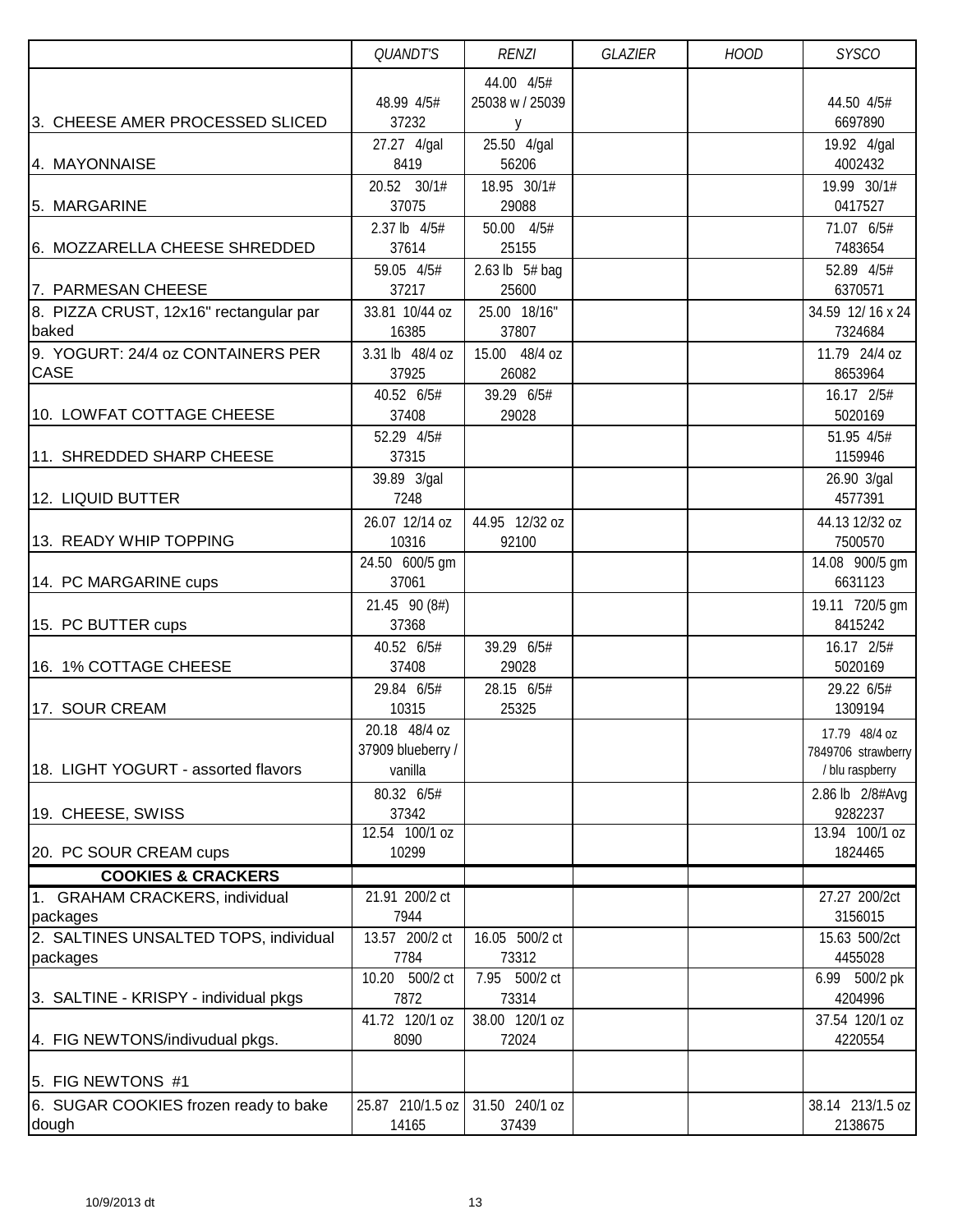|                                   | QUANDT'S                           | <b>RENZI</b>    | <b>GLAZIER</b> | <b>HOOD</b> | <b>SYSCO</b>     |
|-----------------------------------|------------------------------------|-----------------|----------------|-------------|------------------|
| 7. PEANUT BUTTER COOKIES ready to | 39.61 240/1 oz                     |                 |                |             | 40.48 213/1.5 oz |
| bake frozen dough                 | 13398                              |                 |                |             | 7220346          |
| 8. CHOCOLATE CHIP COOKIES frozen  | 25.87 210/1.5 oz                   |                 |                |             | 36.03 213/1.5 oz |
| ready to bake dough               | 14163                              |                 |                |             | 7220775          |
|                                   | 34.73 120/1 oz                     | 32.95 120/4 ct  |                |             | 29.67 120/1 oz   |
| 9. LORNA DOONE COOKIE             | 8085                               | 72022           |                |             | 4125852          |
|                                   | 44.43 120/3 ct                     |                 |                |             |                  |
| 10. SUGAR FREE COOKIE: Lemon      | 7808                               |                 |                |             |                  |
|                                   | 45.30 120/3 ct                     |                 |                |             |                  |
| SUGAR FREE COOKIE: Chocolate      | 7800                               |                 |                |             |                  |
|                                   | 44.43 120/8 ct                     |                 |                |             | 38.71 120/8 ct   |
| SUGAR FREE COOKIE: Short Bread    | 7804                               |                 |                |             | 3294980          |
|                                   |                                    |                 |                |             |                  |
| 11. WHITE CHIP MACADAMIAN NUT -   | 69.58 240/1.5 oz                   |                 |                |             | 45.04 213/1.5 oz |
| frozen ready to bake dough        | 13381 spec order                   |                 |                |             | 7220684          |
| <b>MISC</b>                       |                                    |                 |                |             |                  |
|                                   | 22.94 144/1.5 oz                   |                 |                |             | 17.23 144/1.5 oz |
| 1. FROZEN FRENCH TOAST            | 13285                              |                 |                |             | 3580487          |
|                                   | 13.59 144/1.3 oz                   | 11.49 144       |                |             | 11.52 144/.83 oz |
| 2. FROZEN WAFFLES                 | 13276                              | 46023           |                |             | 3788908          |
|                                   | 15.05 144/1.2 oz                   |                 |                |             | 10.15 144/1.2 oz |
| 3. FROZEN PANCAKES                | 13270                              |                 |                |             | 0669200          |
|                                   |                                    |                 |                |             | 20.12 120/2 oz   |
| 4. READY MADE BISCUITS 3"         |                                    |                 |                |             | 5622873          |
|                                   | 30.64 120/2 oz                     |                 |                |             | 22.30 175/1 oz   |
| 5. READY MADE BISCUITS 2"         | 13664                              |                 |                |             | 5655097          |
|                                   |                                    |                 |                |             | 2385748 / 16.23  |
|                                   |                                    |                 |                |             | 8.25" 20/12 ct   |
|                                   |                                    |                 |                |             | 2385763 / 22.91  |
|                                   |                                    |                 |                |             | 10" 16/12 ct     |
|                                   |                                    |                 |                |             | 2385771 / 28.60  |
|                                   | 24.89 12/60 ct                     |                 |                |             | 12" 12/12 ct     |
| <b>6. TORTILLA SHELLS</b>         | 16266                              |                 |                |             | 7327844          |
|                                   | 23.33 6/14 oz                      |                 |                |             | 10.37 6/17 oz    |
| 7. SPRAY COATING (pan)            | 7292                               |                 |                |             | 4135380          |
| 8. SUGAR FREE HOT CHOCOLATE -     | 19.70 6/25 ct                      |                 |                |             | 24.11 6/25       |
| individual                        | 5126                               |                 |                |             | 7678281          |
|                                   | 38.25 200/1 oz                     | 13.95 100/1 oz  |                |             | 13.89 100/1 oz   |
| 9. PC SUGAR FREE PANCAKE SYRUP    | 5793                               | 35057           |                |             | 5932280          |
|                                   | 9.30 100/1.5 oz                    | 7.69 100/1.5 oz |                |             | 7.93 100/1.5 oz  |
| 10. PC PANCAKE SYRUP              | 1537                               | 67150           |                |             | 8435273          |
|                                   |                                    |                 |                |             | 10.03 400/3/8 oz |
| 11. PC HALF & HALF                |                                    |                 |                |             | 7459068          |
|                                   | 41.40 200/.75 oz   25.99 200/.5 oz |                 |                |             | 44.07 200/.75 oz |
| 12. PC PEANUT BUTTER              | 4112                               | 67168           |                |             | 8435638          |
|                                   | 7.83 200/10 gm                     | 7.00 200/10 gm  |                |             | 14.41 400/10 gm  |
| 13. PC JELLY - regular            | 1534                               | 67039           |                |             | 4326013          |
|                                   | 19.13 200/12 gm                    |                 |                |             | 14.71 200/12 gm  |
| 14. PC JELLY - diet               | 5796                               |                 |                |             | 9778614          |
|                                   | 38.16 24/12 oz                     | 29.95 25/20 oz  |                |             | 23.46 36/14 oz   |
| 15. KETCHUP - small bottle        | 76019                              | 28196           |                |             | 4560934          |
|                                   | 18.32 12/12 oz                     |                 |                |             | 14.20 12/12 oz   |
| 16. MUSTARD - small bottle        | 4702                               |                 |                |             | 4736070          |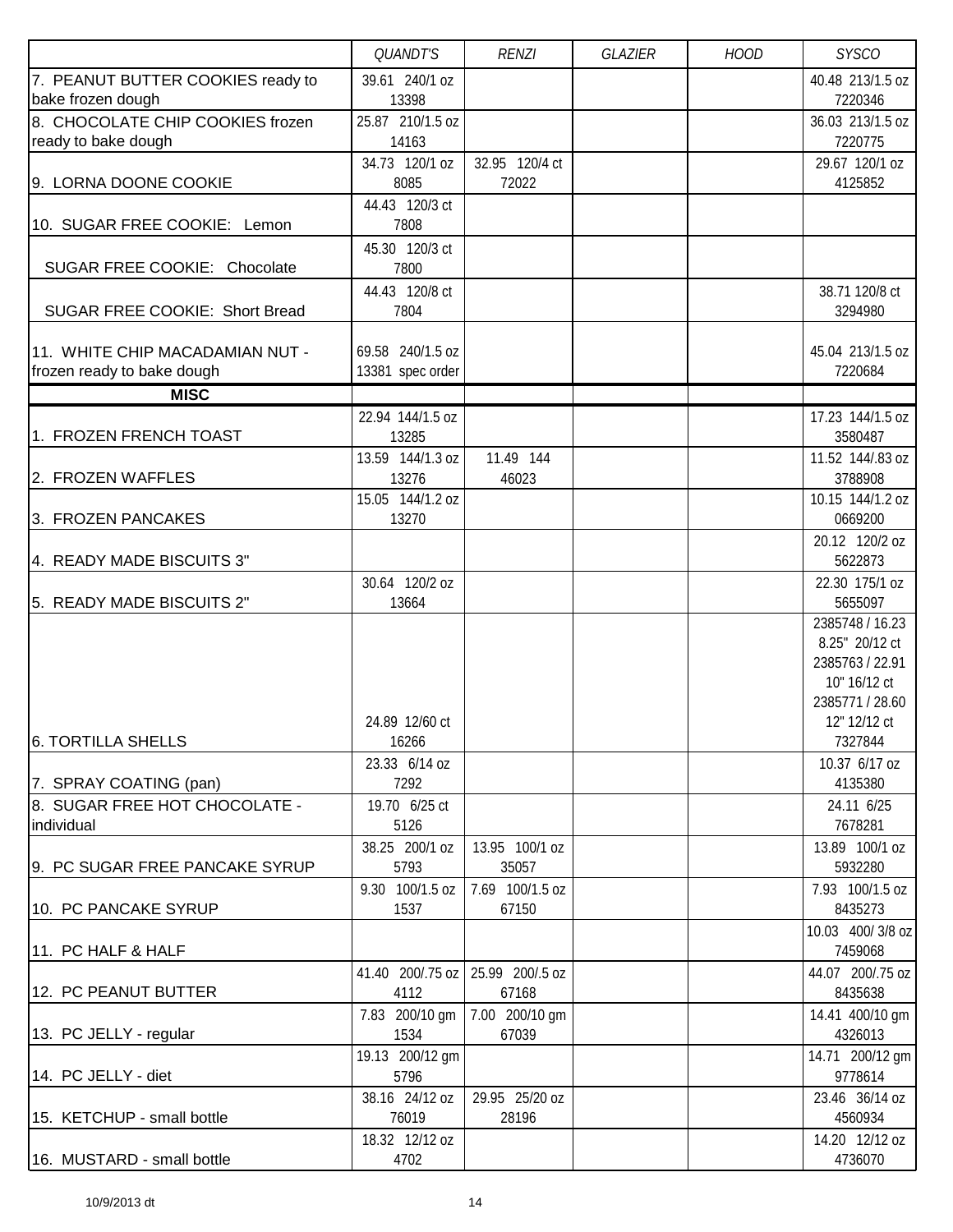|                                                                 | QUANDT'S                           | <b>RENZI</b>                      | <b>GLAZIER</b>         | <b>HOOD</b>            | <b>SYSCO</b>                      |
|-----------------------------------------------------------------|------------------------------------|-----------------------------------|------------------------|------------------------|-----------------------------------|
|                                                                 | 108.58 24/14 oz                    |                                   |                        |                        | 47.33 18/14 oz                    |
| 17. 14 - 16 oz COFFEE                                           | 9732                               |                                   |                        |                        | 6957799                           |
|                                                                 | 99.20 24/12 oz                     |                                   |                        |                        | 56.00 18/14 oz                    |
| 18. 14 - 16 oz DECAF COFFEE                                     | 9733                               |                                   |                        |                        | 6958045<br>14.48 300/.3 oz        |
| 19. PC SALT SUBSTITUTE                                          | 18.24 2000 4665                    |                                   |                        |                        | 1116052                           |
|                                                                 |                                    | 12.62 100/.75 oz 12.59 100/.75 oz |                        |                        | 12.16 100/.75 oz                  |
| 20. PC CREAM CHEESE                                             | 37351                              | 25009                             |                        |                        | 4586590                           |
|                                                                 | 17.69 6/10 #                       | 17.39 6/10#                       |                        |                        | 18.29 6/10#                       |
| 21. GREEN BEANS                                                 | 1224                               | 63100                             |                        |                        | 0682486                           |
|                                                                 | 27.03 6/10#                        | 20.29 6/10#                       |                        |                        | 20.46 6/10#                       |
| 22. WAX BEANS                                                   | 1290                               | 62012                             |                        |                        | 4935854                           |
|                                                                 | 20.76 6/10#                        | 21.05 6/10#                       |                        |                        | 21.53 6/10#                       |
| 23. KIDNEY BEANS                                                | 1168<br>41.58 6/10#                | 62026<br>38.75 6/10#              |                        |                        | 6275018<br>38.65 6/10#            |
| 24. BAKED BEANS (Gramma Brown)                                  | 1162                               | 66045                             |                        |                        | 5123724                           |
|                                                                 |                                    |                                   |                        |                        |                                   |
| 25. SUGAR FREE PUDDING - Individual                             | 18.48 12/3 oz v                    |                                   |                        |                        | 12/3.5 oz 18.32<br>choc 6798658 / |
| ready to make                                                   | 5822 / c 5824                      |                                   |                        |                        | 18.38 van 6798637                 |
| 26. SUGAR FREE JELLO - Individual ready                         |                                    |                                   |                        |                        |                                   |
| to make                                                         | 38.58 18/2.5 oz<br>r 5807 / c 5808 |                                   |                        |                        | 24.21 18/2.75 oz<br>7188711       |
|                                                                 | 11.24 60/1.5 oz                    |                                   |                        |                        | 10.30 60/1.5 oz                   |
| 27. PC SALAD DRESSING (Italian LF)                              | 8188                               |                                   |                        |                        | 5954250                           |
|                                                                 |                                    |                                   |                        |                        |                                   |
| 28. DIET CRANBERRY SAUCE                                        |                                    |                                   |                        |                        |                                   |
|                                                                 | 1.91 lb 2/10#                      |                                   |                        |                        | 1.79 lb 2/10.75#                  |
| 29. BOLOGNA - Wunderbar or equal                                | 38170                              |                                   |                        |                        | 0194308                           |
|                                                                 | 10.87 60/1 oz                      |                                   |                        |                        | 15.77 72/1 oz                     |
| 30. POTATO CHIP - regular 1 oz                                  | 9425                               |                                   |                        |                        | 0023465                           |
|                                                                 | 24.53 64/1.12 oz                   |                                   |                        |                        | 15.77 72/1 oz                     |
| 31. POTATO CHIP - BBQ - 1 oz                                    | 9521                               |                                   |                        |                        | 0023705                           |
| 32. POTATO CHIP - Sour Cream & Onion - 1 24.53 64/1.12 oz<br>0Z | 9522                               |                                   |                        |                        | 15.76 72/1 oz<br>0023747          |
|                                                                 | 8.66 6/16 oz                       |                                   |                        |                        | 12.76 8/16 oz                     |
| 33. TORTILLA CHIPS - 16 oz                                      | 7151                               |                                   |                        |                        | 7346071                           |
|                                                                 |                                    |                                   |                        |                        | 34.05 6/4#                        |
| 34. STRAWBERRY PRESERVES - 4#                                   | 38.30 6/4# 4084                    |                                   |                        |                        | 4184628                           |
|                                                                 | 27.55 6/4#                         | 37.95 6/10#                       |                        |                        | 35.32 6/10#                       |
| 35. GRAPE JELLY - #10                                           | 4040                               | 91435                             |                        |                        | 4125936                           |
| 36. KOSHER MEALS - Pre-Packaged -                               |                                    |                                   |                        |                        |                                   |
| Variety<br><b>MILK</b>                                          |                                    |                                   |                        |                        |                                   |
|                                                                 |                                    |                                   | 17.88 4/gal            |                        |                                   |
| 1) WHOLE MILK - Gallon                                          |                                    |                                   | 01001                  | 13.92 4/gal 0320       |                                   |
|                                                                 |                                    |                                   | 20.97 9/.5 gal         | 15.75 9/.5 gal         |                                   |
| 2) WHOLE MILK - 1/2 Gallon                                      |                                    |                                   | 1290                   | 0189                   |                                   |
|                                                                 |                                    |                                   | 17.21 50/8 oz          | 11.50 50/8 oz          |                                   |
| 3) WHOLE MILK - 8 oz                                            |                                    |                                   | 1962                   | 1551                   |                                   |
| 4) SKIM MILK - 1/2 Gallon                                       |                                    |                                   | 18.86 9/.5 gal<br>3700 | 14.22 9/.5 gal<br>1059 |                                   |
|                                                                 |                                    |                                   |                        |                        |                                   |